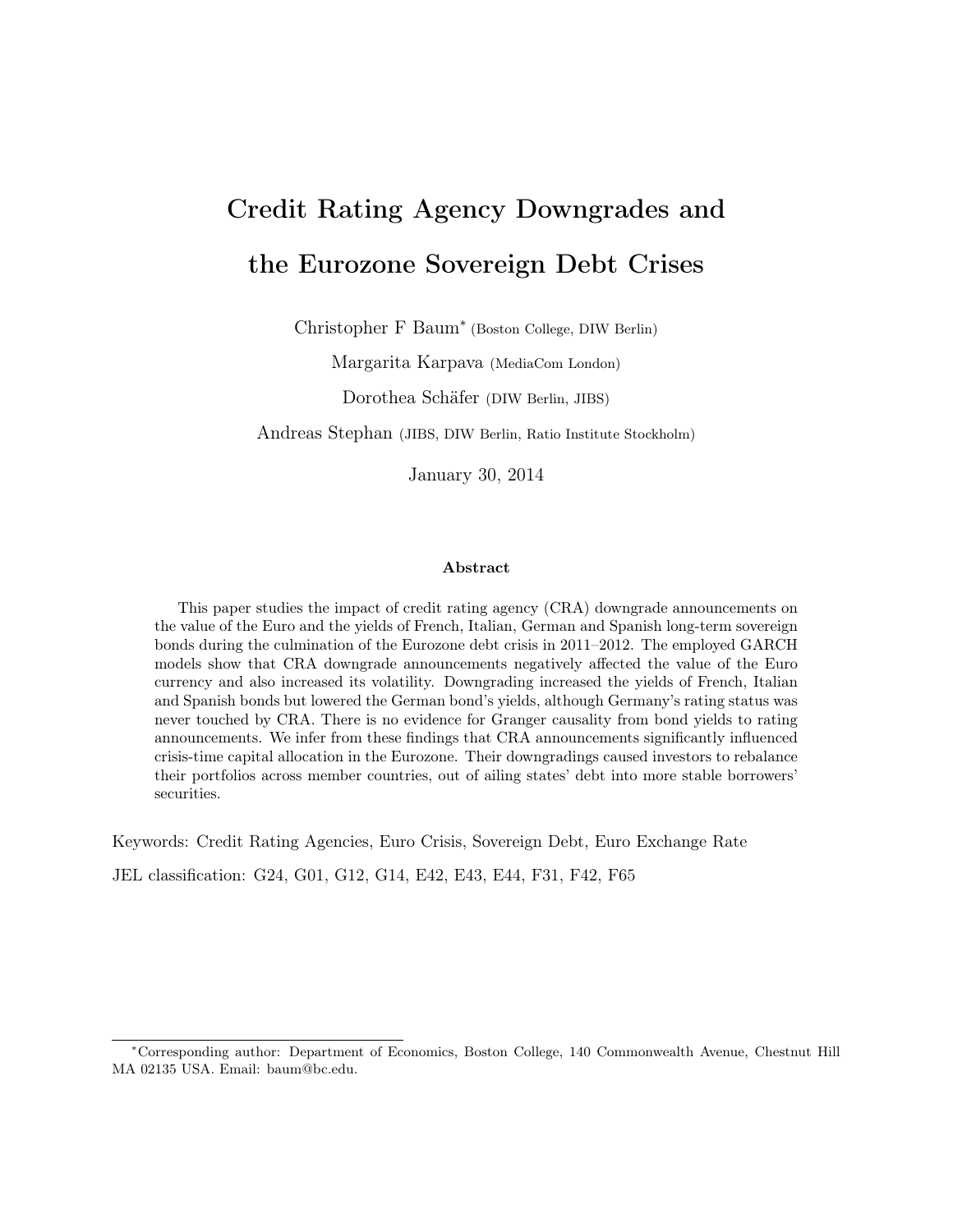# 1 Introduction

In January 2012, the credit rating agency Standard & Poor's (S&P) downgraded the sovereign debt ratings of nine Eurozone countries, including France, which lost its previous AAA rating. S&P also cut Austria's triple-A rating and relegated the sovereign debt of Portugal and Cyprus to junk status. The downgrading announcements received a great deal of public attention. Politicians in several Eurozone countries reacted by downplaying the role of rating announcements from credit rating agencies (CRAs) in an effort to ease the expected turbulence within the Eurozone.

The purpose of this paper is to examine the impact of CRA downgrade announcements on the Eurozone during the sovereign debt crisis of 2011–2012. Specifically, we study the role of rating announcements on exchange rate movements and government bond yields. We construct a database covering nearly 150 announcements of S&P, Moody's, and Fitch during the sovereign debt crisis. The Euro began to depreciate in early 2009 when the large public deficits of several Euro countries became the topic of public debate. At the same time, the major credit rating agencies started downgrading Greek and Irish sovereign bonds due to these countries' government budget deficits. A series of negative watch and outlook revisions were announced by S&P and Fitch, followed by massive downgrade announcements for Eurozone countries in early January 2012.

Financial investors, in particular banks and insurance companies, used to invest heavily in sovereign bonds of Eurozone countries. Downgrading may therefore not only increase the likelihood that other members of the currency union will be forced to bail out the ailing country but also weaken its own domestic banks. Both issues may pose a threat to the sustainability of their own government debt levels. Foreign investors may therefore interpret negative rating news on one country as a signal of worsening fundamentals in the Eurozone as a whole and subsequently withdraw their funds. This reaction may worsen the fundamental economic situation and trigger even further withdrawals. The rating announcement would then become a self-full-filling prophecy and trigger a currency crisis. Such a sequence of events was observed in the Asian crisis (Morris & Shin 1998). Moreover, downgrades could initiate speculation against the Euro, placing even more pressure on its value.

Although some problems of the Eurozone are similar to the ones observed in the Asian crisis, there exists one decisive difference. Eurozone member states share a common currency but each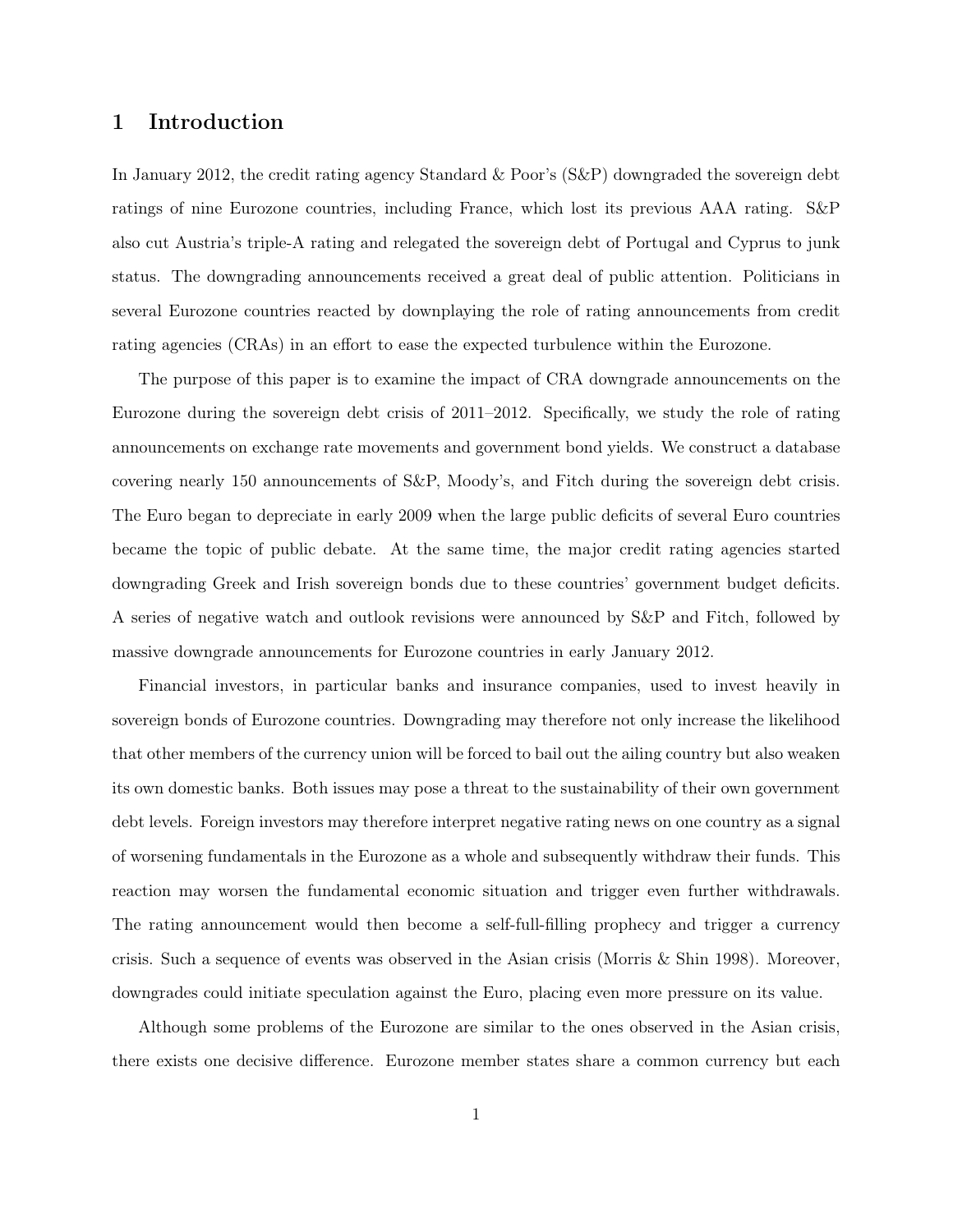country still possesses full fiscal sovereignty. This unique construction opens up the possibility to internally reallocate a Euro-dominated portfolio. Such an option was not available in the Asian crisis. If a CRA announcement triggered a portfolio rebalancing across member countries, from the debt of ailing states into more stable issuers' securities, a repricing of risks would occur within the Eurozone but the Euro exchange rate would be rather immune to CRA announcements.

There is anecdotal evidence that such portfolio reallocation effects indeed matter. For example, in recent months the Swedish National Bank (Riksbank) has shifted its Euro currency reserves from Spanish and Italian bonds to German bonds.<sup>1</sup> However, so far, little effort has been made to systematically analyze and understand the link between downgradings of particular members, the repricing of risk within the Eurozone and the movements of the common currency. To date, most studies on the impact of credit rating announcements deal with stock and bond markets. To the best of our knowledge, we are the first to analyze the relationship between sovereign credit rating announcements, investors' portfolio decisions and the value of the common currency of sovereign member states during the culmination of the Eurozone crisis in 2011 and 2012.

Similar to the previous impact studies, this paper adopts an event-study methodology combined with an econometric GARCH model in order to estimate the impact of rating announcements by the three leading agencies (Standard & Poor's, Moody's, and Fitch). We use three different models but the same econometric methodology: an exchange rate model and two CAPM models to explain sovereign bond yields for selected countries.

Our major finding is the following. CRA watchlist and outlook events have almost no significant impact on the value of the Euro currency. In contrast, sovereign downgrading has a statistically significant impact, as it leads to a depreciation of the Euro against the US dollar and other major currencies. Downgrading increases the excess yields of French, Italian and Spanish government bonds but at the same time lowers German bond yields. In some cases CRA announcements increase the volatilities of Euro exchange rates and sovereign bond yields, indicating higher market uncertainty around the events. We find no evidence for reverse Granger causality from bonds' yields to CRA announcements. Overall, these findings corroborate that investors rebalanced their portfolios

<sup>&</sup>lt;sup>1</sup>See the Swedish economic newspaper *Dagens Industri*, June 4, 2013.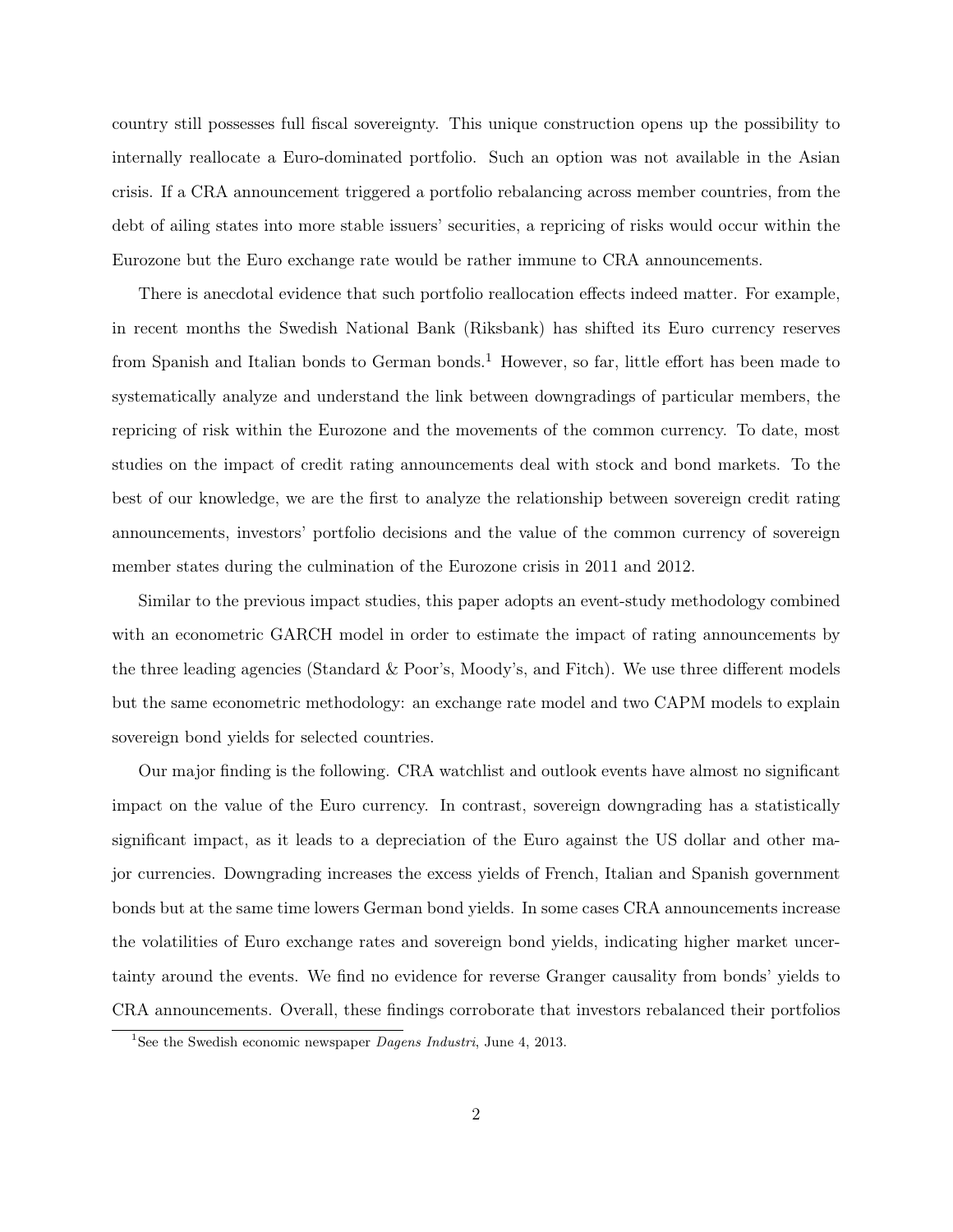across member countries, out of ailing states' debt into more stable securities. Consequently, CRA announcements may have distributional effects.

The remainder of the paper is organized as follows. The next section describes the background of the credit rating agency industry and reviews previous literature related to the impact of CRAs. In Section 3, we present a brief summary of rating announcements during the European sovereign debt crisis. Section 4 presents a comparison with the Asian financial crisis of 1997–1998. In Section 5, we develop the empirical methodology and Section 6 provides the results. Finally, Section 7 concludes.

# 2 Background and Previous Research

Credit rating agencies were created with the objective of solving information asymmetry problems in financial markets as they provide an assessment of a borrower's ability and willingness to repay its debt securities. The role of credit rating agencies in the global financial system as well as quality of their credit risk assessments has been widely debated. Credit rating agencies have often been criticized for violating their primary function of minimizing information uncertainty in financial markets. In line with this conclusion, Carlson & Hale  $(2005)$ , using a global games framework, find that the existence of credit rating agencies may threaten market stability as it increases the incidence of multiple equilibria. Bannier & Tyrell (2005) report that a unique equilibrium can be restored by making the rating process more transparent, enabling market participants to independently assess quality and validity of credit ratings. The more accurate are credit rating announcements, the greater is the efficiency of investor decisions, and hence, is the market outcome.

Rating agencies assign a grade to the bond issuer according to the relative probability of default, which is measured by the country's political and economic fundamentals. The credit ratings industry is dominated by the three leading agencies: Standard & Poor's (S&P), Moody's Investors Service and Fitch Ratings. Even though the three credit rating agencies use different rating scales of measurement, there is a high degree of correspondence between them. A table with a corresponding definition of rating grades, assigned by each CRA, is listed in Table 1.

Credit ratings tend to differ among CRAs, which can be mainly attributed to different estimation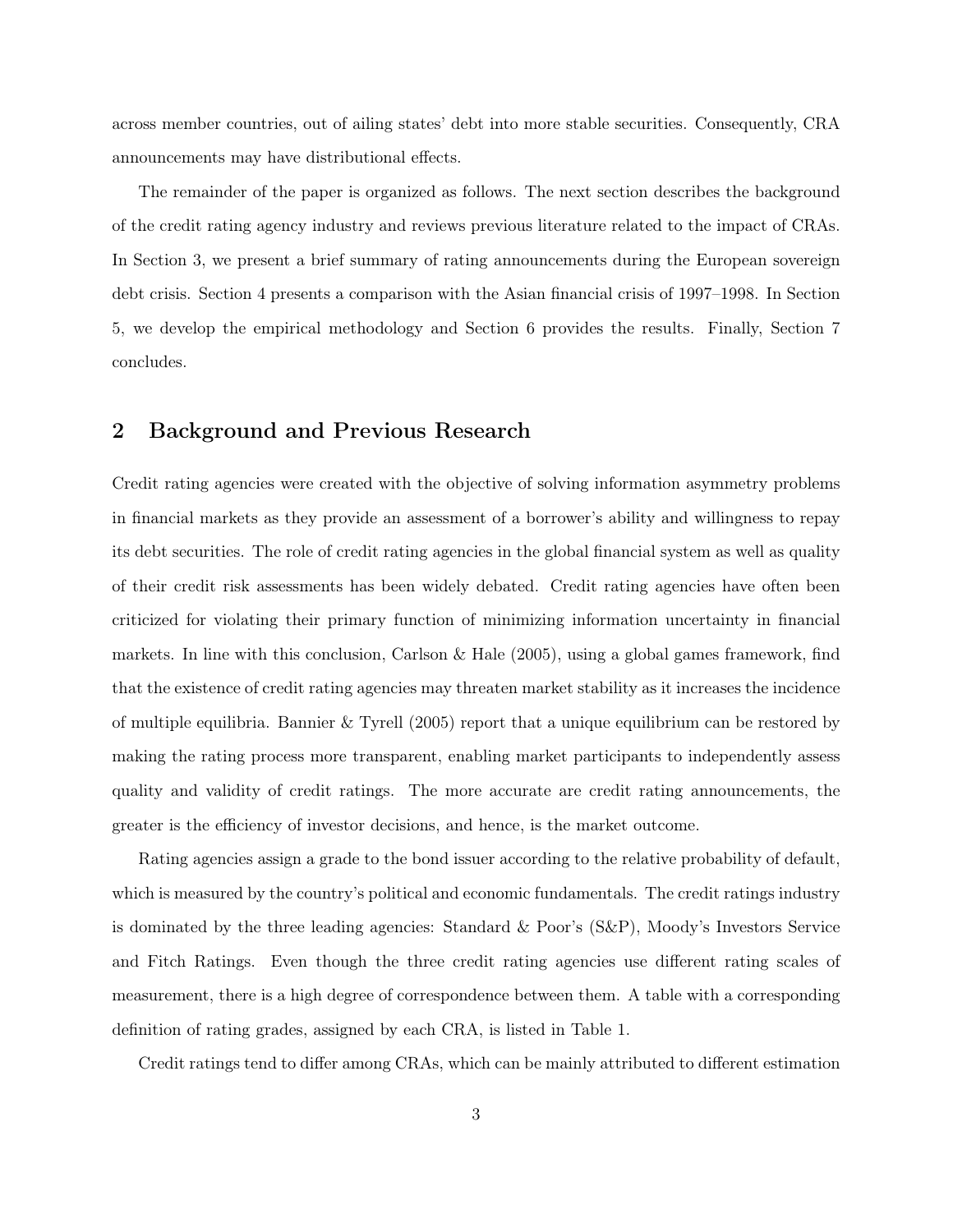methodologies and proxy variables considered in the analysis. S&P focuses mostly on the forwardlooking probability of default. Moody's bases its rating decisions on the expected loss, which is a function of both the probability of default and the expected recovery rate. Finally, Fitch takes into consideration both the probability of default and the recovery rate (Elkhoury 2009).

Prior studies report that sovereign credit ratings are primarily affected by the following economic indicators: GDP per capita, GDP growth, public debt as a percentage of GDP, budget deficit as a percentage of GDP and inflation level within the country (Cantor & Packer 1996). A history of sovereign default, the level of economic development and government effectiveness within the country have also been identified as important in determining sovereign credit ratings (Afonso et al. 2012). Information as to how CRAs assign weights to each variable they consider in assessment of the credit risk is not publically available.

The effects of sovereign credit ratings on debt and equity markets have been studied by many researchers. Brooks et al. (2004) report that rating downgrades negatively affect stock market returns. At the same time the dollar value of the domestic currency decreases. Kräussl (2005) shows that negative ratings significantly increase an index of speculative market pressure which consists of daily nominal exchange rate changes, daily short-term interest rate changes and daily stock market changes. In contrast, rating upgrades and positive outlooks show a weak or even insignificant impact. Kim & Wu (2008) claim that long-term credit ratings support the development of financial markets in emerging economies.

Hooper et al. (2008) examine the impact of credit rating events on international financial markets using a database of 42 countries over the period 1995 to 2003. They provide evidence that rating upgrades significantly increased USD denominated stock market returns and decreased volatility. Downgrades show the corresponding contrary effect. However the market responses for both return and volatility are asymmetric and more pronounced for downgrades. A recent paper by Wu & Treepongkaruna (2008) empirically tested the impact of sovereign credit rating news on volatility of stock returns and currency markets during the Asian financial crisis. Both market measures were found to be strongly affected by changes in sovereign credit ratings with currency markets being more responsive to credit rating news, while changes in sovereign outlooks had much stronger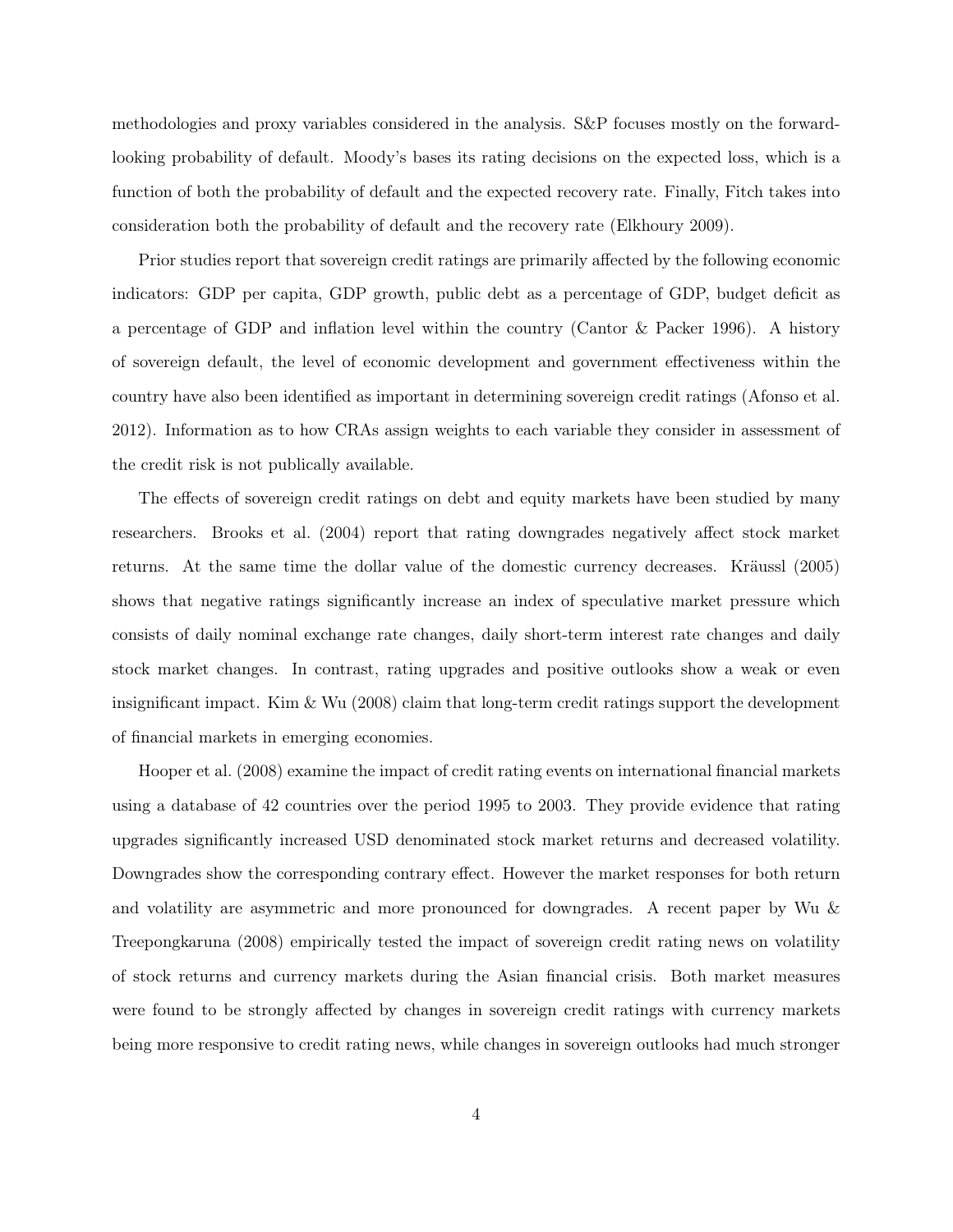impact on stock price volatility than did actual rating announcements.

Several research papers also find strong contagion effects of watch and outlook changes on stock, bond and CDS markets of nearby countries. Hamilton & Cantor (2004) and Alsati et al. (2005) find evidence that rating events such as outlooks and watchlist assignements increase the predictive power of sovereign credit rating announcements, as they shed light on which governments are likely to default on their debt or to be downgraded in the foreseen future.

## 2.1 Credibility of CRA rating announcements

The reliability of CRA announcements in times of crisis has often been questioned. Ferri & Stiglitz (1999) report that prior to the Asian financial crisis, credit ratings were higher than economic fundamentals would suggest, while ex post ratings were much lower than the model predicted. This evidence suggests a procyclical rating behavior. Reinhart (2002) confirms that rating agencies lag behind the market. Following the markets with downgrading rather than leading it might accelerate the panic among investors, drive money out of the country and sovereign yield spreads up (Reisen & von Maltzan 1999). Bhatia (2002) claims that failed ratings stem from CRAs' inclination towards ratings stability rather than accuracy of reported announcements. Mora (2006) reports indeed a considerable stickiness of ratings. Elkhoury (2009) also describes the assessment of the CRA as "tend[ing] to be sticky, lagging markets, and then overreact[ing] when they do change" (p. 1). Moreover, Ferri & Stiglitz (1999) observe that in response to a past major rating failure CRAs tend to become overly conservative. This observation could suggest that CRA have downgraded Eurozone member states particularly aggressively in an effort to regain the reputation which was lost in the US sub-prime rating debacle. In the Asian crisis CRA downgrades posed a particular threat for the stability of ailing countries' currencies.

We take concerns of CRAs lagging behind the market into account in our analysis of the impact of sovereign rating news on currency movements and on a subsequent adjustment of bond portfolios, as we scrutinize the results for reverse causality effects.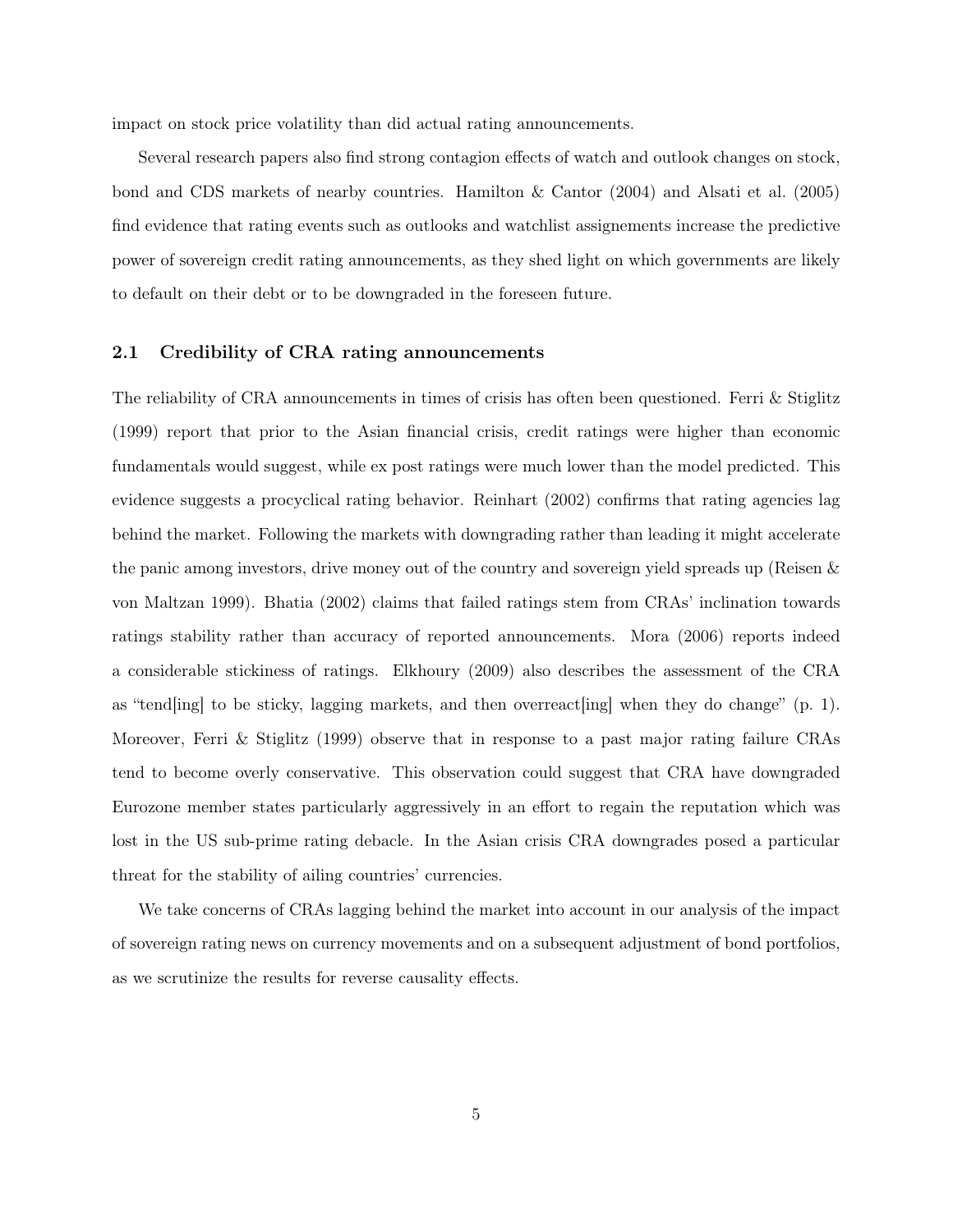## 2.2 Evidence on rating effects around the Eurozone crisis

Since the bursting of the real estate bubble in the United States in the summer of 2007, European economies have been badly damaged by banking and sovereign debt crises. Most European member states suffered from rapidly increasing fiscal deficits, preventing them from meeting the Maastricht criteria for fiscal and monetary stability: public debt as a percentage of GDP below 60% and budget deficit as a percentage of GDP below 3%. For example, public debt levels in Italy of 116.4% in 2009, 119.3% in 2010 and 120.8%, and in Greece of 129.7% in 2009, 148.3% in 2010 and 170.3% in 2011 far exceeded GDP in the corresponding years (see Figure 1).<sup>2</sup> In addition to this, credit default swap (CDS) spreads experienced increased volatility during the financial crisis, resulting in a dramatic growth of CDS premia (see Figure 2). Deb et al. (2011) report that from January 2008 to June 2010 the premia increased 850% for France, 614% for Germany, 3364% for Greece and 1394% for Spain.

Many European private banks have invested heavily in government bonds issued by the troubled countries, which now makes the return on these investments highly uncertain. At the end of the third quarter in 2011 German banks held 473.91 billion USD while French banks held 617.2 billion USD in troubled foreign debt of affected countries within the Eurozone. German and French banks were in particular invested in Italy and Spain.<sup>3</sup> Therefore, even a partial default of one of those sizeable countries would have significantly hurt the banking industry in the European Union as well as its member states, since governments are usually required to support poorly capitalized banks.

Amidst this increasing uncertainty, on January 13, 2012 S&P announced credit rating downgrades for nine EU member states, including France, which lost its "AAA" rating to "AA+", while Portugal and Cyprus were assigned junk-bond ratings. In addition to this, 14 countries within the EU were given negative outlooks, whereas only Germany's premium credit rating remained unaffected. On 27 February 2012 S&P assigned "SD" grade to Greek sovereign bonds, thereby increasing the magnitude of investor risk aversion towards European financial markets.

<sup>&</sup>lt;sup>2</sup>Eurostat 2012, http://epp.eurostat.ec.europa.eu/tgm/table.do?tab=table&init=1& language=en&pcode=tsdde410&plugin=1.

<sup>3</sup>By the end of the first quarter of 2012, German banks held claims on Italian borrowers of 133 billion USD and on Spanish borrowers of 140 billion USD. French banks' exposure was 347 billion USD to Italy and 128 billion USD to Spain (Bank of International Settlements 2012, http://www.bis.org/statistics/consstats.htm).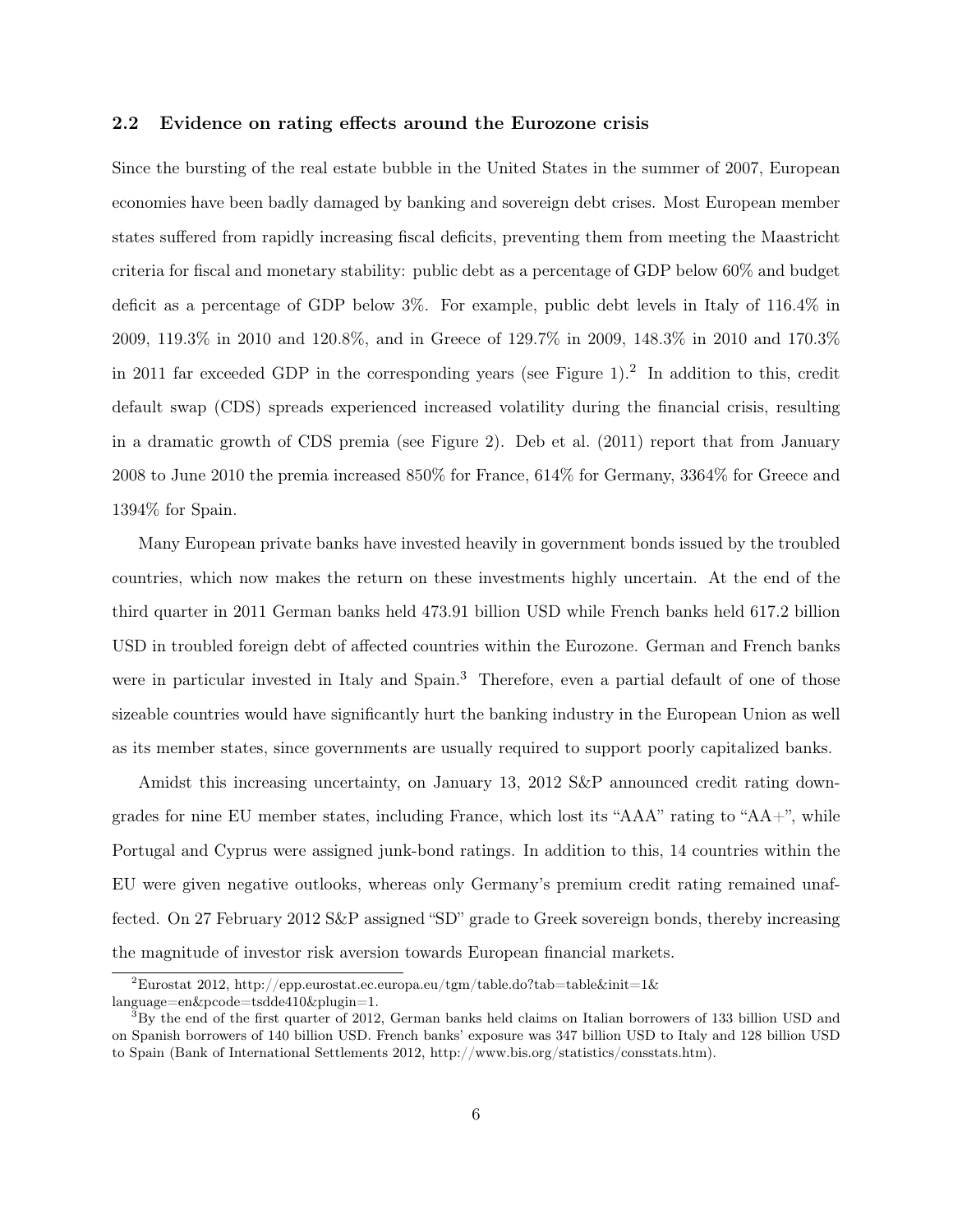Existing research indicates the presence of statistically significant spillover effects of rating news from an event country to markets of non-event countries. Duggar et al. (2009) find evidence that sovereign defaults spread into other areas of corporate finance, leading to widespread corporate defaults. Arezki et al. (2011) report that rating downgrades to near-speculative grade for sovereigns are especially contagious across countries and financial markets. For example, a rating downgrade of Greece from "A-" to "BBB+" grade, as announced by Fitch on 8 December 2009, resulted in substantial spillover effects across members of the EMU including a 17 and 5 basis points increase in Greek and Irish CDS spreads respectively. Afonso et al. (2012) argue that rating downgrades of lower-rated countries have strong spillover effects on higher-rated sovereigns in the region, which is consistent with prior studies by Gande & Parsley (2005) and Ismailescu & Kazemi (2010). They also report statistically significant persistence effects of rating announcements: countries downgraded (upgraded) within the last month tend to have at least 0.5% higher (lower) sovereign bond yields for the next six months until the effect disappears. Interestingly CRA announcements by different agencies differ in their impact. Rating announcements by Moody's tend to have the strongest persistence effect of 1.5% higher bond yield spread for six months following a rating downgrade.

Alsakka & ap Gwilym (2013) completed the first empirical study to test the direct impact of sovereign credit ratings on foreign exchange markets. Their event study results revealed that currency markets of higher-rated countries were more responsive to rating downgrades during the crisis period, while lower-rated countries' exchange rates are mostly affected in the pre-crisis period by sovereign ratings. Market reactions to credit rating changes and contagion effects were particularly strong during the crisis period of 2006–2010 compared to the pre-crisis period (2000–2006). Negative news from all three major agencies were reported to have an impact but Fitch triggered the strongest reactions. In contrast Ehrmann et al. (2013) found no effect of rating news on the Euro from October 1st, 2009 until November 30, 2011.

Our research is closely related to Afonso et al. (2012), Alsakka & ap Gwilym (2013) and Ehrmann et al. (2013). However, since we are interested in the impact of CRA announcements on the single currency in times of crisis, we depart from these papers in a number of aspects. First, we concentrate on CRA announcements (unlike Ehrmann et al. 2013). Second, we consider only the Eurozone and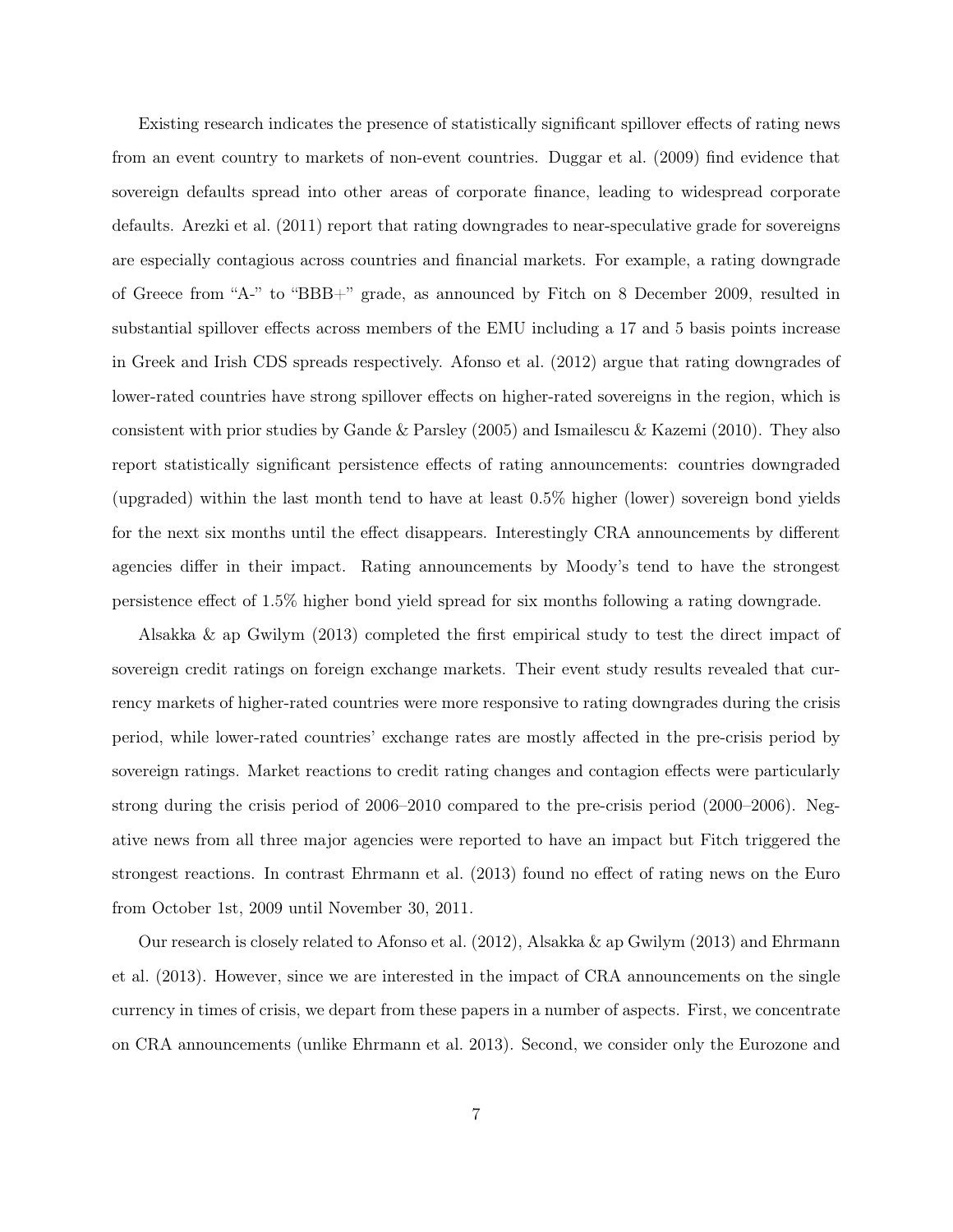exclusively analyze the period of the acute debt crisis (unlike Alsakka & ap Gwilym 2013 and Afonso et al. 2012). Third, Afonso et al. (2012) focus on the impact of CRA announcements on spreads of sovereign bond yields over German bond yields for the EU countries. In contrast, we focus on excess bond yield from large Eurozone members since contagion effects from downgrades should be visible either in the exchange rate or in the large countries' yields.

# 3 Development of debt ratios, ratings and exchange rates

The most affected economies of the Eurozone debt crisis are Greece, Ireland, and Portugal along with Spain and Italy (GIPSI: see Figure 1). The CRAs were late with hinting at a possibly unsustainable debt level of Greece. The first negative credit rating announcements on Greece came to light only in 2009. S&P published a negative watch announcement in the view of Greece's large budget deficit on January 9th, 2009. The actual rating downgrade from A to A- occurred shortly after on January 15th, 2009. Fitch released a negative outlook announcement on May 5th, 2009, followed by a rating downgrade from A to A- on October 22nd, 2009. Moody's was the last to react to the rising Greek budget deficit by putting Greece on a negative watch list on 29 October 2009, followed by a downgrade to A2 rating on 22 December 2009. In the 831 trading days from January 2009 through December 2012, a total of nearly 150 rating announcements were published by S&P, Moody's and Fitch.

Standard and Poor's published 57 rating announcements, which include 35 rating downgrades, 22 negative watch lists and 28 negative outlook revisions. In addition, S&P upgraded Greece twice in 2012. Fitch Ratings, in its turn, published 43 rating announcements, which include 29 actual downgrades, 10 watch negative reviews, 25 negative outlook revisions and one upgrade when Greece was assigned a B- rating on 13 March 2012. Moody's made 48 public announcements, which consist of 32 actual downgrades, 18 negative watch reviews and 30 outlook revisions. Figure 1b illustrates the downgrading activity using the example of S&P. Table 2 summarizes the most significant announcements of the three CRAs during 2011–2012.

A different number of credit rating announcements published by each agency is not surprising as S&P is known for its focus on the accuracy of rating announcements in the short run, which gives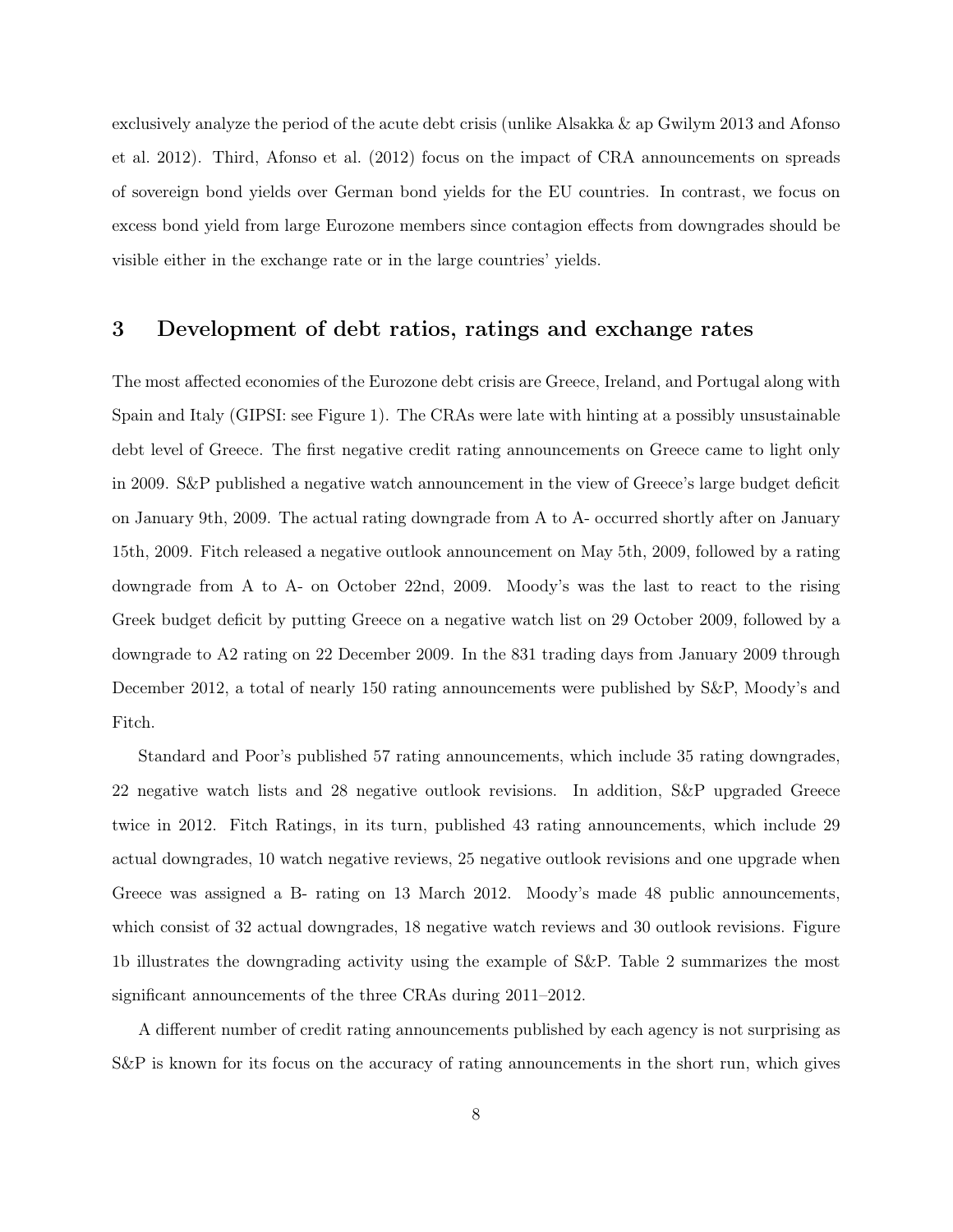rise to a higher frequency of public announcements over the time period under consideration. In contrast, Fitch Ratings and Moody's assign more value to the stability of sovereign credit ratings, therefore, the number of their rating events is considerably lower than that of S&P.

The daily spot exchange rate movements reveal that the Euro depreciated significantly against the US dollar at the beginning of 2009 when a series of downgrades for Greek and Irish government bonds was announced. The pressure eased in mid-spring 2009 as a result of government assistance to financial institutions in the Eurozone. However, in November 2009 devaluation pressure took up again. At the beginning of June 2010 the Euro reached its lowest point within the period of the Eurozone debt crisis: 0.8335 Euros per USD according to the closing price on 4 June 2010. This period of extensive Euro depreciation occurred parallel to the rising public debt levels in Greece, Ireland, Portugal and Spain and the negative sovereign rating events published by each credit rating agency within this time frame.

The situation stabilized somewhat after Ireland and Greece were provided with a series of bailout packages from late 2010 through the first half of 2011. The stabilizing effect did not persist, though, as more countries of the EMU were becoming involved. Rising fears among investors of possible spillover effects to other countries within the Eurozone put a substantial strain on the Euro. Figure 5 shows that the bailout packages were, in fact, accompanied by increased downward pressure on the value of the common currency. The Euro lost value against the Japanese yen, the Swiss franc and the US dollar. Around the end of 2010 to the beginning of 2011, the common currency experienced a sudden slump in its value. At that time S&P and Fitch assigned junk bond status to Greek government bonds. In December 2011, a series of negative watch and outlook revisions were announced by S&P and Fitch, followed by massive downgrade announcements for Eurozone countries in January 2012. The Euro began depreciating again in the second quarter of 2011. In July 2011, Eurozone leaders decided in favor of a haircut of Greek bonds held by non-sovereign lenders. In the beginning of 2012, the Euro reached a further minimum. The haircut was executed in February 2012 accompanied by  $S\&P$ 's SD (*in default*) rating for Greece. In the following month the Euro recovered to some degree, but downward pressure was renewed in early summer. When Moody's threatened to downgrade three European AAA-rated countries in July 2012, the Euro's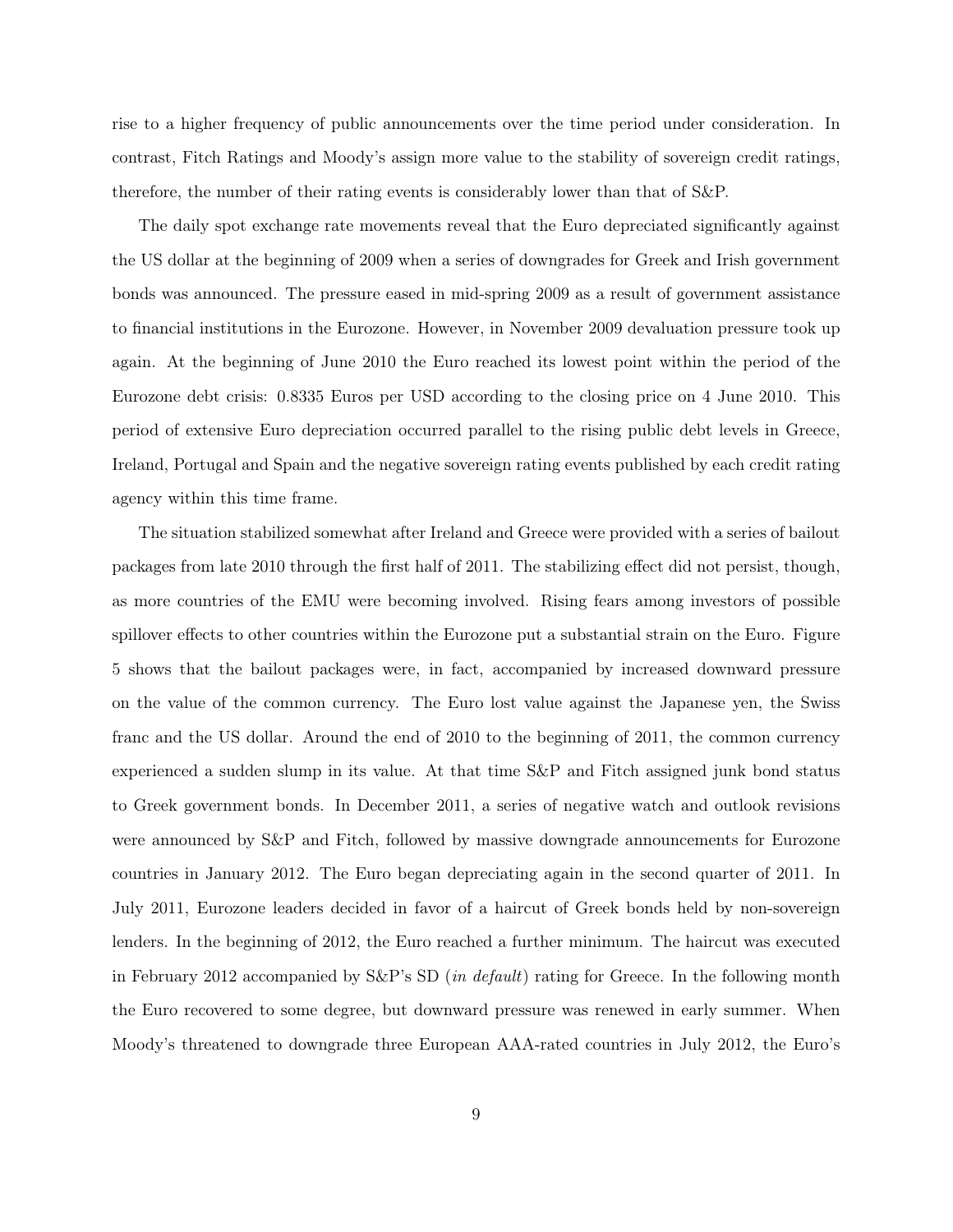value was again depressed, as the Euro lost about 10 percent of its value between January 2011 and July 2012. However, the overall change of the Euro's value in 2011 and 2012 was tiny: For example, against the US dollar, the Euro traded at the beginning of 2011 for 0.749 Euro per dollar. By the end of December 2012, the exchange rate was 0.758 Euro per dollar: a loss in value of only about one percent in two years.

# 4 Currency movements during the Asian crisis of 1997–1998

Table 3 shows the government debt ratios of those countries that were hit hardest during the Asian crisis. It is obvious that the ratios of Indonesia, South Korea, Malaysia and Thailand were very low compared with those of the GIPSI countries at the beginning of the Eurozone crisis. Even the debt ratio of the poorest country, Indonesia, was far below 100 percent in 1997. South Korea had the lowest debt burden in the region. The country's gross debt ratio was only about eight percent in 1996 and 11 percent in 1997.

Despite low debt/GDP ratios, investment capital began to flee the Asian countries in spring and summer 1997. The CRAs started downgrading Asian countries in October 1997 (Figure 3) through March 1998. The most affected country, Indonesia, ended up with a rating of CCC+ (substantial risk). In contrast, in February 2012 Greece received the lowest possible rating grade SD (in default). Korea's rating grade in March 1998 was B (highly speculative). The second lowest rating grade among the GIPSI countries was BB (speculative) given in January 2012 by S&P to Portugal.

The period of intense downgrading was much shorter in the Asian crisis than in the Eurozone crisis. However, the value of the domestic currencies of the affected countries in the region suffered much more than the Euro. The Indonesian rupiah lost more than 70 percent of its value against the US dollar in less than one year. Each of the other three regional currencies depreciated more than 30 percent. The rating agencies were considered to have contributed to a large extent to unnecessary withdrawals of funds from the region and the subsequent depreciation of regional currencies. For example, Radelet & Sachs (1998) accused the major ratings agencies to have "belatedly downgraded countries in the region, triggering further withdrawals by creditors" (p. 27).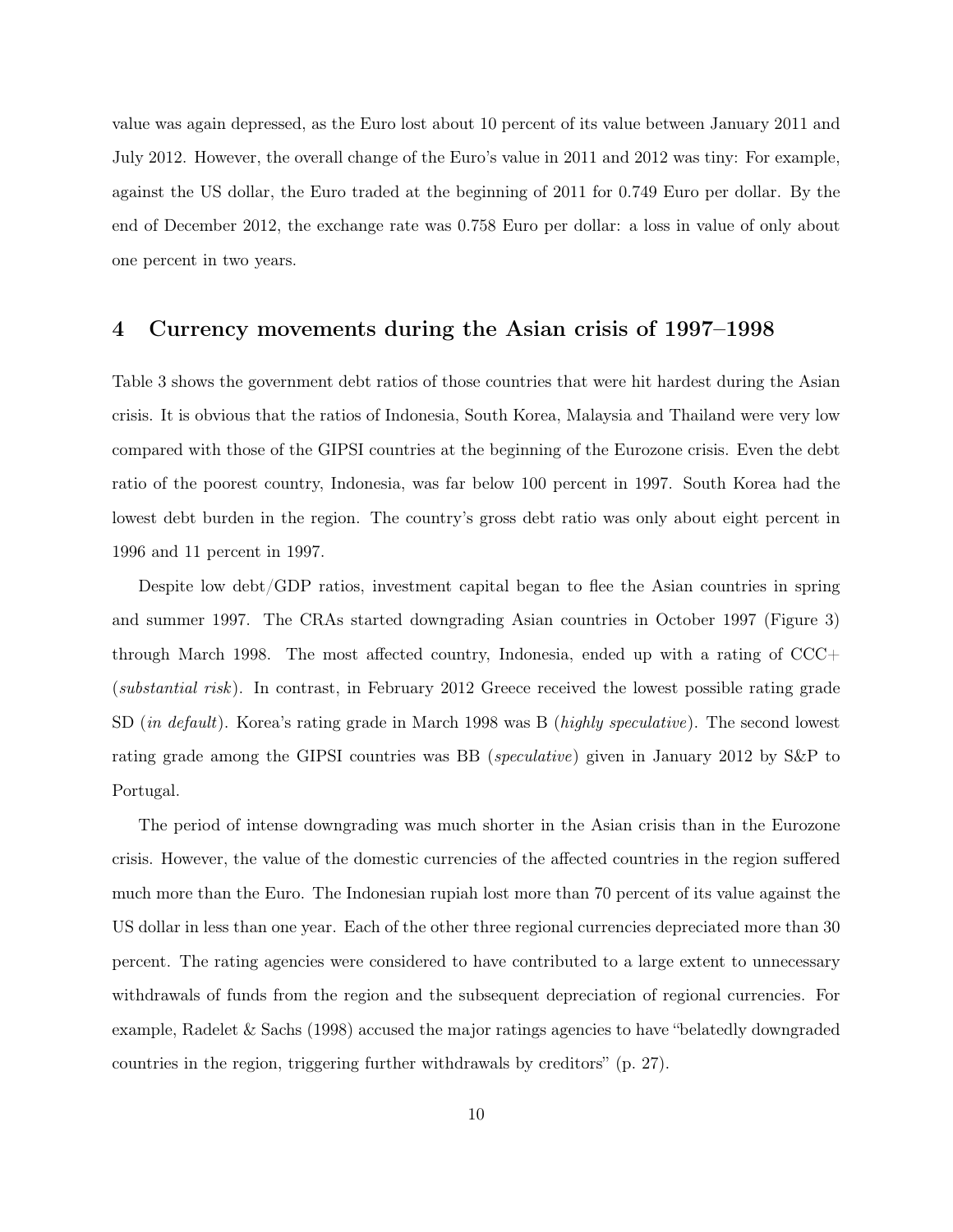## 5 Empirical analysis

## 5.1 Event study methodology with GARCH models

In this paper, we investigate the rating agencies' contribution to the trajectories of the Euro's value and that of selected government bond excess yields during the Eurozone crisis. We combine event study methodology with a GARCH model. The GARCH model has the advantage that it can quantify effects from the events both on the mean and on the volatility of exchange rates and bond yields. The events are defined as binary variables, where event days are coded as 1 and non-event days are coded as 0. Because the effects from the event might not only occur on the day of the announcement, but also before and after the announcement, we define event windows including days before and after the event, as is common in the event study literature.

We formulate three different models for the purpose of our analysis. In the first model, we study the relationship between the Euro exchange rate and CRA events, considering a number of control variables. In the second model we formulate a CAPM approach to explain sovereign bond yields for the various countries. The third model is an extension of the second which also contains interaction effects of the event dummies with the bond betas.

Model I is formulated as follows:

$$
\Delta \ln \text{euro rate}_{t} = \beta_0 + \beta_1 \text{event}_{t} + \beta_2 \Delta (i_{USD} - i_{EUR})_{t} + \beta_3 \Delta \ln (vix)_{t} + \varepsilon_t,
$$

where ∆ denotes a first differenced variable. The dependent variables which are tested with this model are the nominal effective trade-weighted nominal euro rate (NEER) and the Euro vs. Dollar spot rate. The NEER captures the value of the Euro against other major currencies. Higher values of the NEER indicate that the Euro has appreciated against other major currencies. We test the same model with the US dollar vs. Euro spot rate as a type of robustness check. As our major control variable we include the interest rate differential,  $(i_{USD} - i_{EUR})$ , in the equation. As we do not have a trade-weighted average of interest rates of the major Eurozone trading partners, we utilize the difference between 3-month money market rates (US LIBOR minus the EURIBOR rate) as a proxy. The purpose of this variable is to capture uncovered interest parity effects on the Euro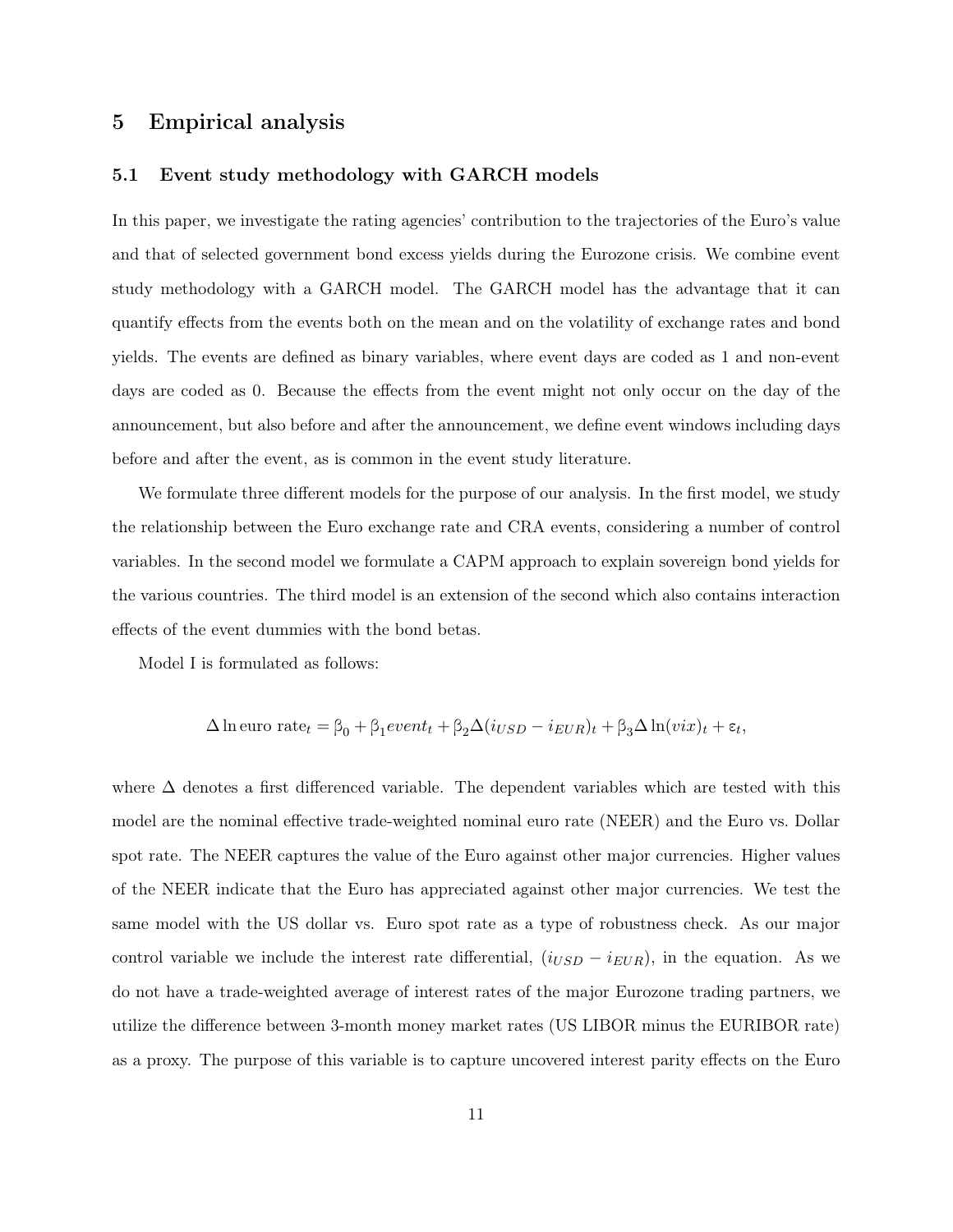rate. We expect that the interest rate differential to the US should be inversely related to the Euro rate: an increase in the interest rate differential leads to a depreciation of the Euro against the US dollar and in consequence also lowers the effective Euro rate.

Another control variable in Model I is the Chicago Board Options Exchange Volatility Index (VIX). This index measures the implied volatility of the S&P500 stock index over a 30-day period. In our context the variable *vix* is used as a proxy for the level of investor uncertainty in US equity markets.

Model II is formulated to measure the effect of CRA announcements on government bond yields. We hypothesize that CRA downgrades trigger reallocation of capital within the Eurozone. As government bonds are a key asset in many institutional portfolios, geographic rebalancing of portfolios will affect the yields of these bonds. We expect that price changes of possible contagion effects from downgrades will be reflected in the bond yields of large Eurozone member countries. Specifically, we investigate the effect of ratings downgrades on the yields of France (FRA), German (GER), Italian (ITA), and Spanish (ESP) sovereign bonds.

The basis of Model II is a CAPM formulation which explains bond excess yields with the market excess yield. The strength and direction of this correlation is captured by the coefficient  $\beta_{bond}$ . The higher is  $\beta_{bond}$ , the higher the market risk of the bond, and the higher should be its expected excess yield. This is different from Afonso et al. (2012) who base their event study on the observed bond yield spreads between country specific bonds and German bonds. Accordingly, the equation is

$$
\Delta \underbrace{(yield_t - r_t^f)}_{\text{bond excess yield}} = \alpha_0 + \alpha_1 event_t + \beta_{bond} \underbrace{(mktyield_t - r_t^f)}_{\text{market excess yield}} + \alpha_2 \Delta c ds_t + \alpha_3 \Delta \ln(vix_t) + \nu_t,
$$

where  $r^f$  denotes the risk-free yield, defined as the yield of AAA rated Eurozone sovereign bonds. We expect that  $\alpha_0 = 0$ , as bond yields should be only related to their systematic risk. The market yield,  $mkt yield_t$ , is defined as the average yield of all government bonds of the Eurozone with tenor of five years. The respective data are provided by the ECB. The variable cds is an index of credit default swaps for government bonds of the respective country. We use it as a proxy variable for the perceived investor risk for the government bonds from a specific country. We expect a positive relationship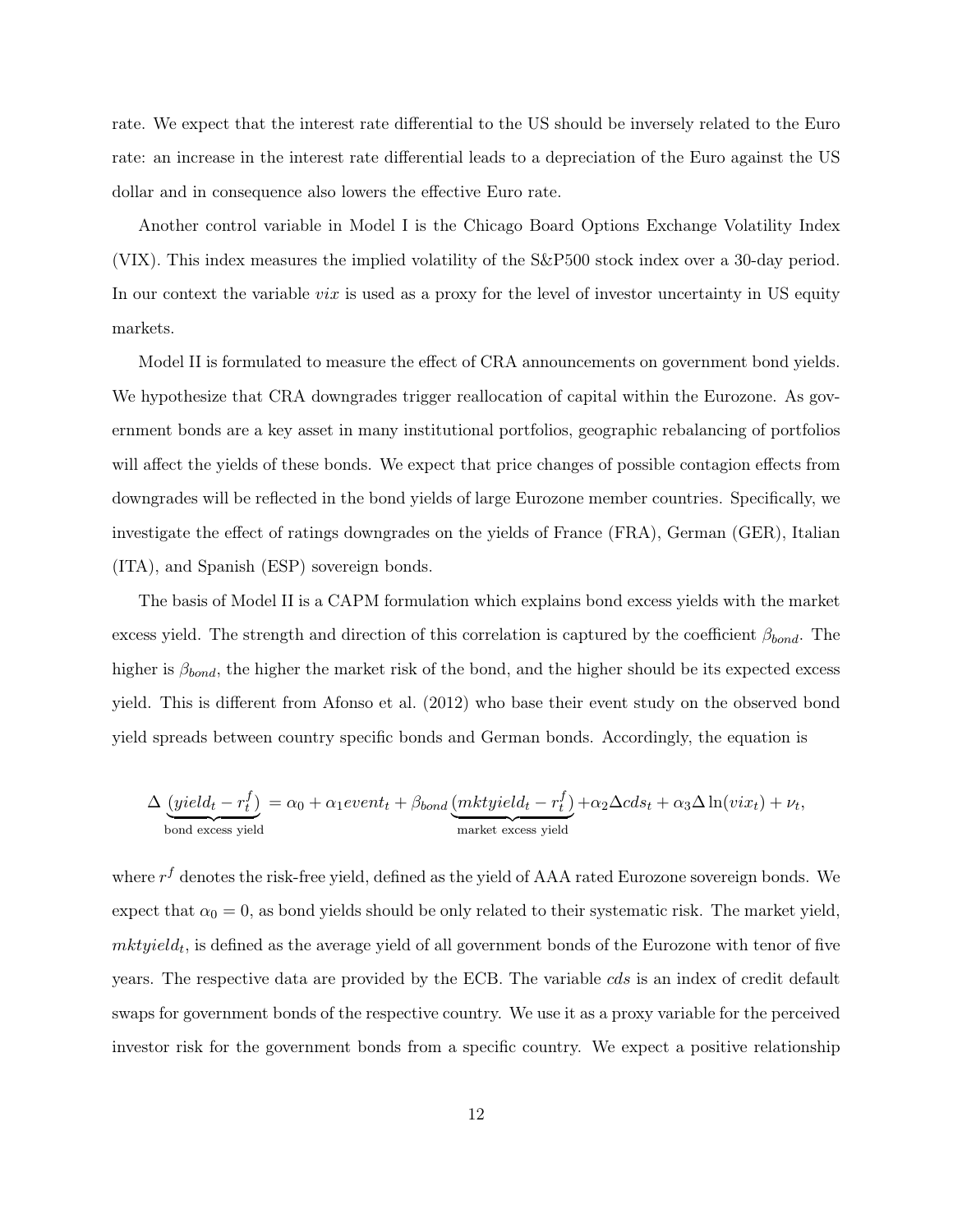between cds and bond yield, since again higher systematic default risk should be compensated by higher expected yield. Furthermore,  $\text{viz}$  as a measure for overall uncertainty on the US stock market is also included. Given that Eurozone government bonds constitute alternative investment possibilities, we expect that an increase in uncertainty on US equity markets should increase the demand for Eurozone sovereign bonds. As a consequence excess yields of government bonds should fall.

In Model III, we propose that CRA events affect the relationship between market excess yields and bond excess yields, as well as the relationship between systematic default risk and bond excess yields. Thus, we conjecture in this model that CRA events have the effect of a moderator variable. We interact these variables with the event dummy variable:

$$
\Delta(yield_t - r_t^f) = \alpha_0 + \alpha_1 event_t + \beta_{bond}(mktyield_t - r_t^f)
$$

$$
+ \gamma_{bond}(mktyield_t - r_t^f) \times event_t
$$

$$
+ \alpha_2 \Delta cds_t + \alpha_3 \Delta cds_t \times event_t + \alpha_4 \Delta \ln(vix_t) + \xi_t.
$$

In each model, we assume that the CRA event may not only affect the mean equation, but also the variance of the dependent variable (Bollerslev 1986). For instance, one could expect that during event times we observe a higher variance of the excess yield compared to non-event times. The simplest generalized autoregressive conditional heteroskedasticity model is GARCH(1,1). Diagnostic tests indicate the presence of GARCH effects after OLS estimation. One of the primary benefits of the GARCH specification is its parsimony in identifying the conditional variance. The GARCH formulation has also the advantage that variables can be specified that enter the variance specification collectively as multiplicative heteroskedasticity. The  $GARCH(1,1)$  conditional heteroscedasticity equation is specified as

$$
\sigma_t^2 = (\gamma_0 + \gamma_1 \sigma_{t-1}^2 + \lambda_1 \varepsilon_{t-1}^2) \times (\theta_1 event_t + \theta_2 \ln vix_t + \theta_3 c ds_t),
$$

see Judge et al. (1985, p. 843).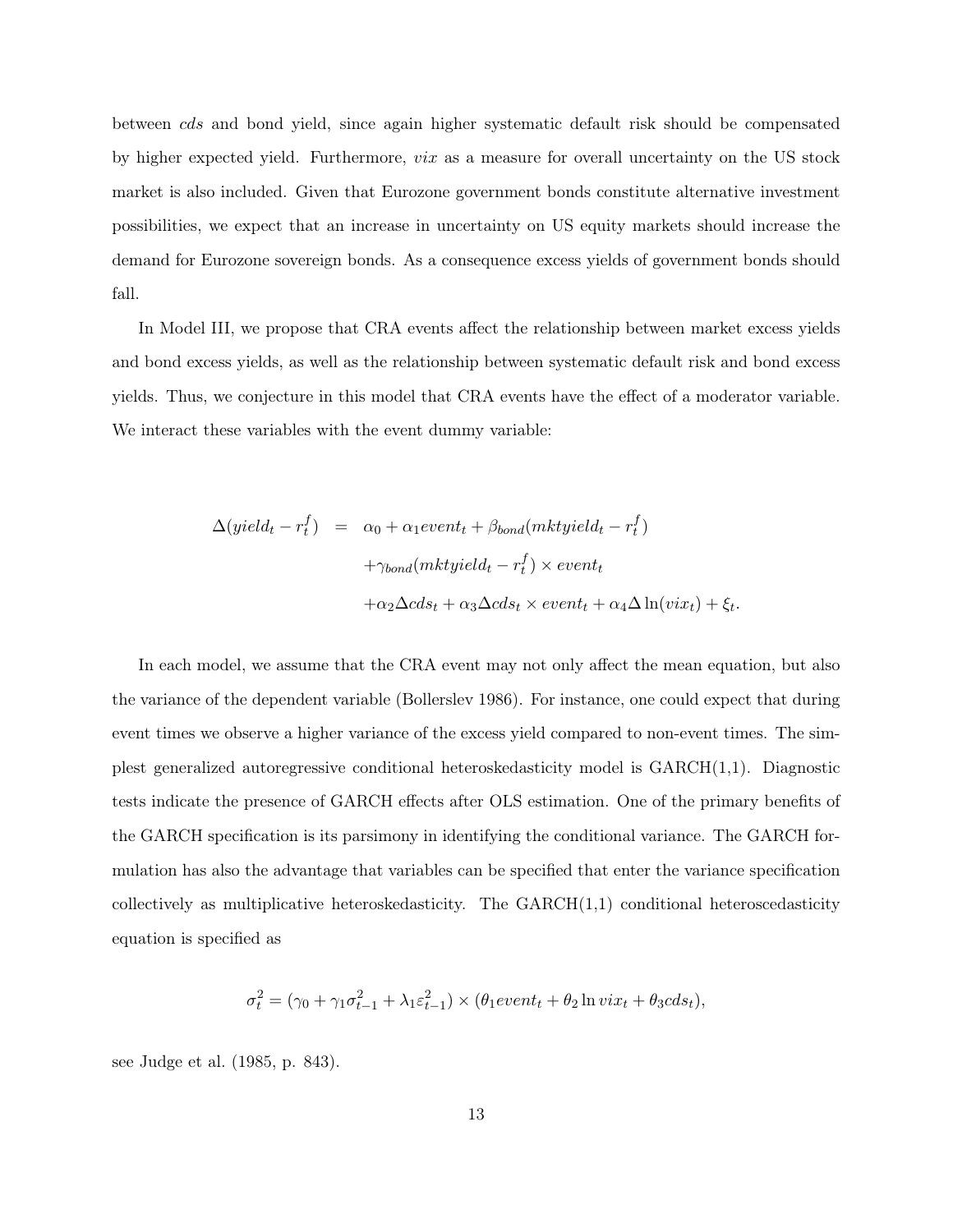In principle we could have utilized more complicated models such as EGARCH (Nelson 1991) but these models often give rise to numerical estimation problems and non-convergence. Therefore we have decided to use the simplest GARCH model. Some models' residuals appear to be distributed with fatter tails than those of a normal distribution. To allow for this flexibility, a generalized error distribution (GED) model is specified (Bollerslev et al. 1994). The GED distribution includes the normal distribution as a special case when its estimated shape parameter is 2.0.

# 6 Data Description and Results

#### 6.1 Data sources

Table 4 provides a description of the variables that are employed in the analysis. Most variables exhibit a unit root in levels, but are stationary in first differences. Credit rating announcements published by Standard and Poor's, Fitch Ratings, and Moody's were obtained from the official websites of each credit rating agency. We tested three types of events: watch, outlook and downgrade. We only report estimation results for downgrades in the following section, as watch and outlook events did not yield significant results.

The nominal effective Euro rate (NEER) for the Euro-17 countries vis-à-vis the group of trading partners was obtained from the ECB.<sup>4</sup> The other data series: yields of five-year government bonds, the daily volatility index data from the CBOE (Chicago Board Options Exchange), three-month money market rates for the US dollar and the Euro and the CDS spreads were obtained from Thomson Reuters Datastream. The yields of Italian government bonds were obtained from the Italian central bank (Banca d'Italia). Figure 5 shows rating events and the development of the exchange rates. Figure 6 illustrates movements of the CBOE VIX and US-Euro interest rate differential. Figure 7 and Figure 2 show the evolution of excess yields of bonds and of CDS spreads respectively.

<sup>&</sup>lt;sup>4</sup>The group of 20 trading partners consists of AU Australia, CA Canada, DK Denmark, HK China Hong Kong, JP Japan, NO Norway, SG Singapore, KR South Korea, SE Sweden, CH Switzerland, GB United Kingdom, US United States, BG Bulgaria, CZ Czech Republic, LV Latvia, LT Lithuania, HU Hungary, PL Poland, RO Romania and CN China.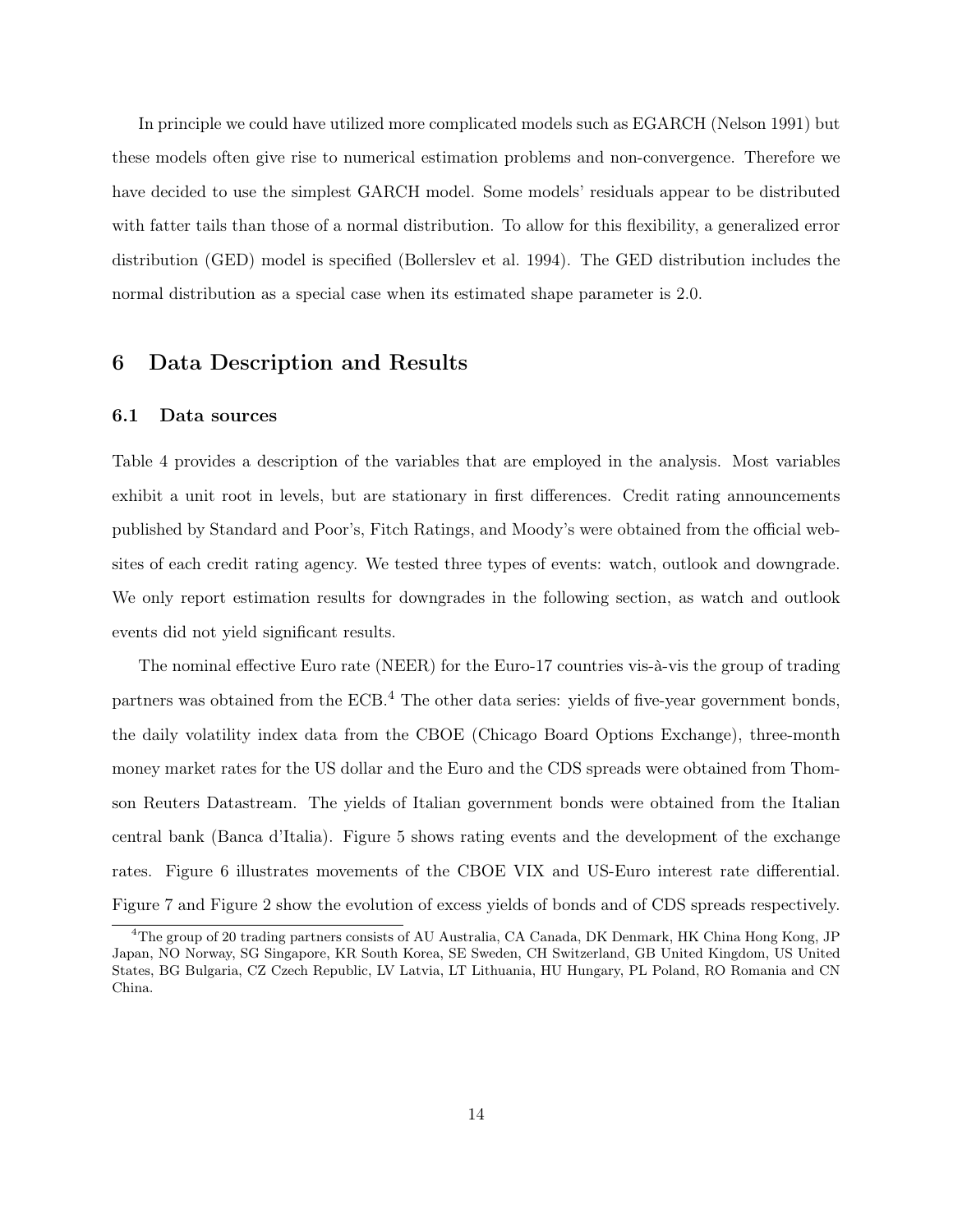## 6.2 Results

Tables 5 and 6 provide summary statistics for the variables that are employed in the analysis. For Model I, Table 7 shows the effect of downgrade announcements on the NEER and the Euro–US dollar rate. The event window for the impact of the event on the Euro currency includes one day before the event and three days after it. The results show that downgrading reduces the nominal effective Euro rate (NEER). Thus, the Euro depreciated against major other currencies during the events. As a robustness check, we also test the effect of CRA downgrades on the US dollar / Euro spot rate and find basically the same results. The interest rate differential of US–Euro money market has the expected negative sign: a positive change leads to a depreciation of the Euro. The VIX also has the expected negative impact: in times of higher uncertainty in the US stock market, the demand for investments in the Eurozone increases and the Euro appreciates. More risk in the US stock market triggers higher volatility of the Euro against other currencies. The results also reveal that downgrade events increase risk in the currency markets, remarkably increasing the volatility of the Euro exchange rates. This is indicated by the significant coefficient for the respective variable event in the multiplicative heteroscedasticity equation.

For Model II, Table 8 displays the estimation results for government bond yields based on the CAPM formulation. The event window in the case of government bond yields is defined as the event day and the day after the event. Overall, the estimated  $\beta_{bond}$  coefficients are significant and have the expected magnitude. Spain and Italy have  $\beta_{bond}$  slightly above unity and thus exhibit a high correlation with the market risk of government bonds. On the other hand, France and Germany have much lower  $\beta_{bond}$  values, with the German coefficient negative, implying that German expected excess yields fall if the market excess yields increase. For Spain, Italy and France, CRA events have a positive impact on the government bond yield, which means that during the event window, the prices for these bonds fell. On the other hand, we find evidence that CRA events had a negative impact on German yields, implying that German bonds gained in value. Notably, this effect is even significant if only the most significant events, as defined in Table 2, are used for the construction of the event dummy.

Regarding the impact of downgrading on the risk in the currency markets, we find that volatility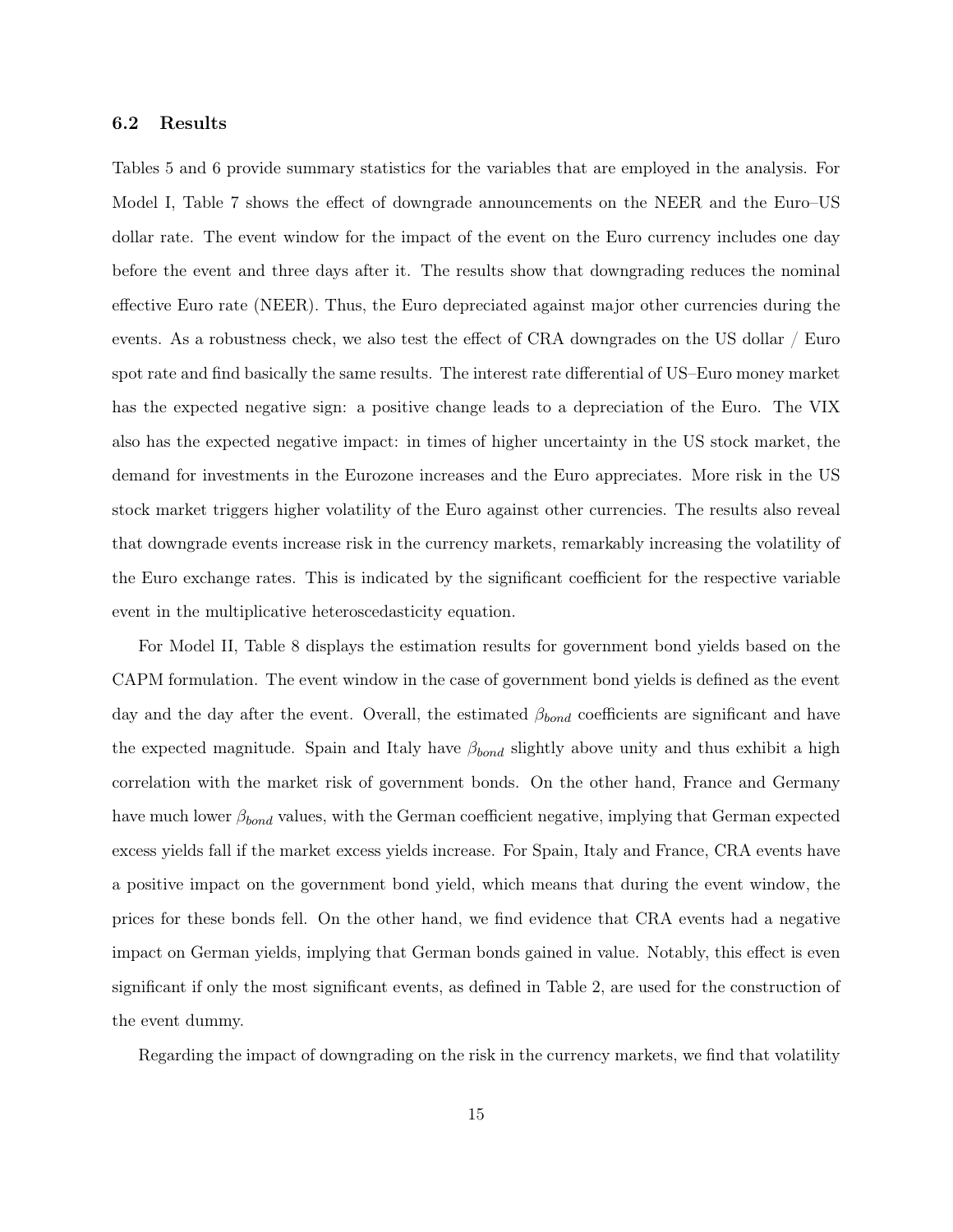increases only for French bonds, but not for the others. In contrast, the variable cds increases the volatility of government bond yields in each of the considered countries.

Finally, Model III's results, presented in Table 9, show that the effect of CRA events is not only of an additive nature, but that it also has an impact on  $\beta_{bond}$ . In the case of Spain and France, we see that  $\beta_{bond}$  is significantly higher during the event window, implying that higher yields are also related to a higher market risk of these bonds during CRA events.

In sum, our empirical analysis reveals that contagion exists and is visible in the bond yields of large Eurozone members. The evidence confirms anecdotal evidence that CRA announcements triggered considerable portfolio rebalancing across member countries, from troubled states' sovereign debt into more stable sovereign issues. In contrast to the Asian crisis, downgrade events did not trigger a permanent currency depreciation. In fact, the Eurozone served as a kind of insurance mechanism against a severe currency crisis because it allows for internal reallocation of capital toward the liabilities of stronger sovereign borrowers. However, the protection against a severe currency crisis comes at a price. CRA announcements tend to accentuate fluctuations in both the Euro exchange rate and the price of sovereign bonds.

### 6.3 Influence of the event window

As a robustness check, we experiment with different definitions of the event window. It turns out that the length of the event window has a strong impact on the results. For the exchange rates, significance of the event on the dependent variables disappears if four days after the event are included in the event window. In the case of government bond yields the effect tapers off even faster. The event dummy becomes insignificant if more than one day after the event is included in the window. The impact on the volatility is similar. In the case of France the impact is also significant for longer definitions of the event window. However, in contrast to this finding, in the case of the Euro exchange rate, we do not find effects on the volatility for shorter event windows.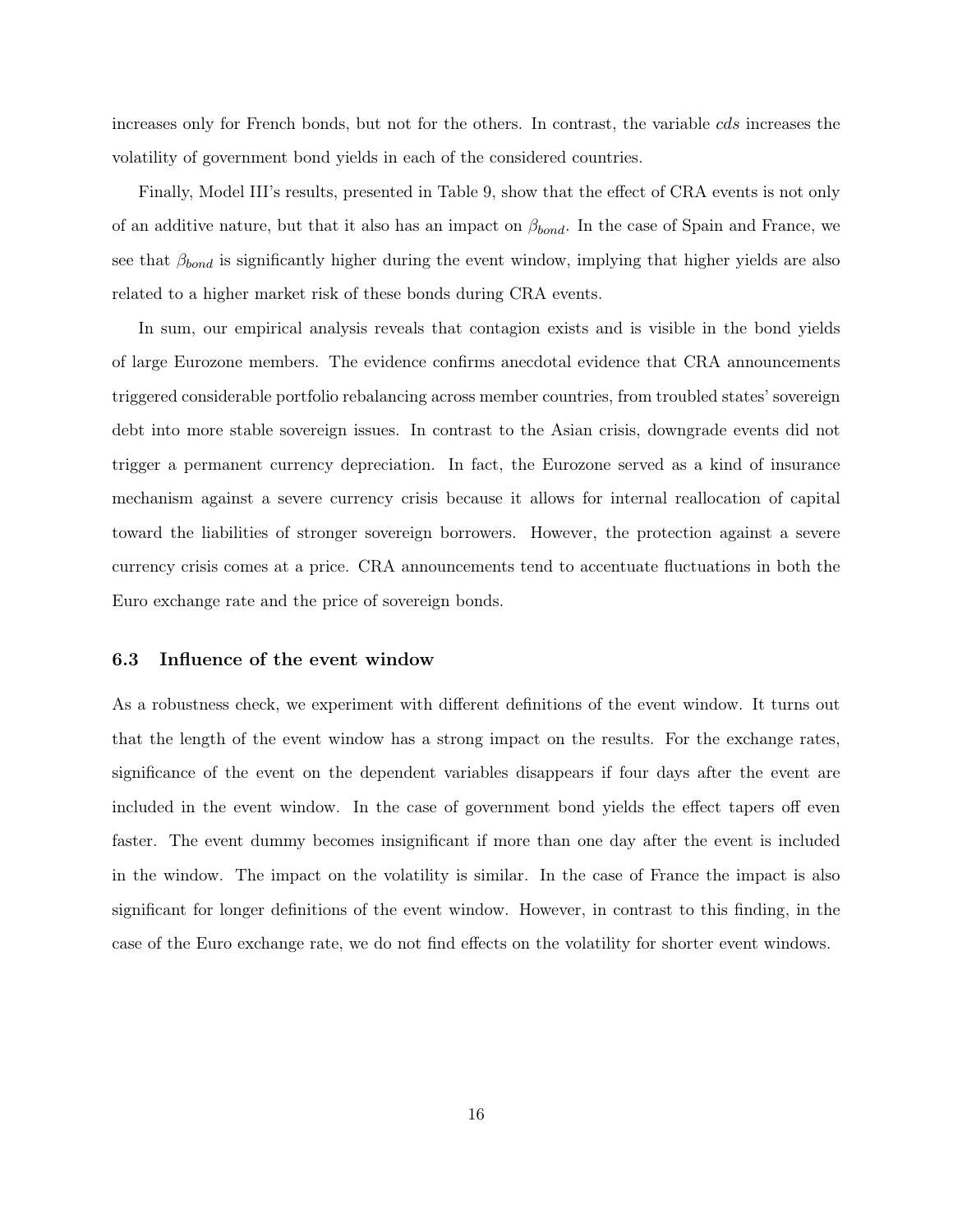# 7 Conclusions

This paper evaluates the effects of CRA announcements on the value of the Euro and the sovereign bond yields of major Eurozone countries. We combine event study methodology with a GARCH model to estimate the announcements' effect from events both on the level and on the volatility of our two main analysis variables. For sovereign bond yields, we formulate a CAPM-based model that links bond excess yields to market excess yields. We find that downgrade events reduce the value of the Euro and significantly affect sovereign bond yields. For Italian, French and Spanish sovereign bonds, we find that yields increase during event times, while German sovereign bond yields decrease. These findings are consistent with the observation that investors rebalanced their portfolios across member countries to reduce their exposure to riskier borrowers.

These results have important policy implications. The single currency has been an effective stabilizer against massive downward pressure triggered and fueled by repeated downgrading from rating agencies. In contrast to the Asian crisis, CRA announcements did not accelerate the movement of foreign funds out of the Eurozone and were unable to affect ailing countries' terms of trade in any permanent sense. The presence of stronger states within the Eurozone offered investors an elegant way to insulate their portfolios from the allegedly higher sovereign risk signalled by rating agencies' announcements. They could simply reallocate their funds from weaker to stronger states without changing the currency. However, the dampening of the adverse impact of downgrades on the ailing countries' terms of trade comes at a clear price. The reallocation of investors' funds has distributional effects, as it dramatically reduced Germany's cost of debt service while downrated countries have had to offer significantly better terms after downgrading events, and therefore bear considerably higher costs when issuing new debt.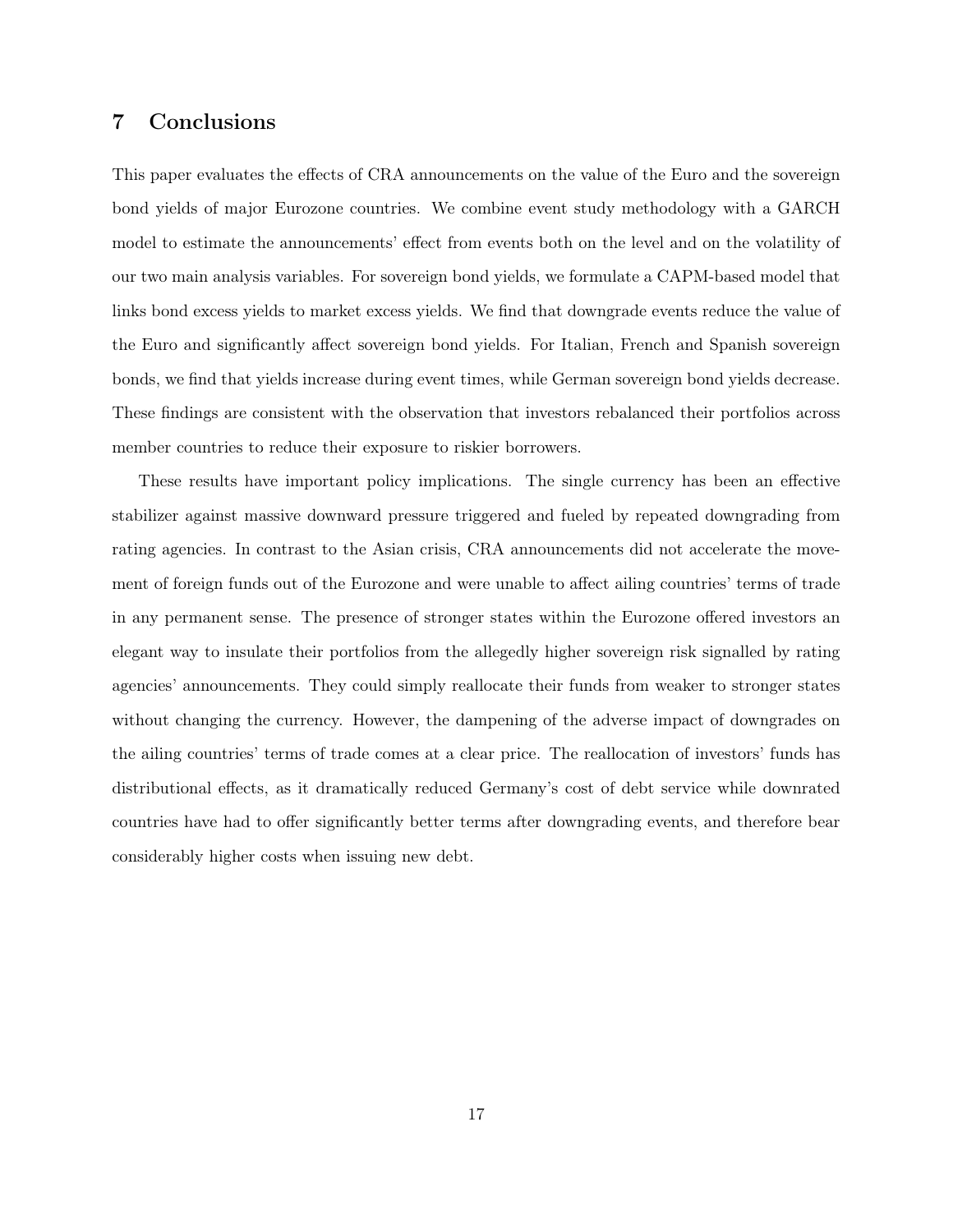# References

- Afonso, A., Furceri, D. & Gomes, P. (2012), 'Sovereign credit ratings and financial markets linkages: Application to european data', Journal of International Money and Finance 31(3), 606-638. URL:  $http://deas.repec.org/a/eee/jimfin/v31y2012i3p606-638.html$
- Alsakka, R. & ap Gwilym, O. (2013), 'Rating agencies' signals during the european sovereign debt crisis: Market impact and spillovers', *Journal of Economic Behavior & Organization* 85(C), 144– 162.

URL: http://ideas.repec.org/a/eee/jeborg/v85y2013icp144-162.html

- Alsati, M., Katz, M., Leung, E. & Vazza, D. (2005), Creditwatch and ratings outlooks: Valuable predictors of ratings behavior, Credit research, Standard and Poors.
- Arezki, R., Candelon, B. & Sy, A. (2011), Sovereign rating news and financial markets spillovers: Evidence from the European debt crisis, IMF Working Paper 11/68, International Monetary Fund. URL:  $http://www.imf.org/external/pubs/ft/wp/2011/wp1168.pdf$
- Bannier, C. & Tyrell, M. (2005), Modelling the role of credit rating agencies Do they spark off a virtuous circle?, Working Paper Series: Accounting and Finance 165, W. Goethe-University. URL: https://opus.zbw-kiel.de/dspace/handle/10419/23425
- Bhatia, A. V. (2002), Sovereign credit ratings methodology: An evaluation, IMF Working Paper 02/170, International Monetary Fund. URL: http://ideas.repec.org/p/imf/imfwpa/02-170.html
- Bollerslev, T. (1986), 'Generalized autoregressive conditional heteroskedasticity', Journal of econometrics 31, 307–327. URL: http://www.sciencedirect.com/science/article/pii/0304407686900631
- Bollerslev, T., Engle, R. F. & Nelson, D. B. (1994), Chapter 49 arch models, Vol. 4 of *Handbook of* Econometrics, Elsevier, pp. 2959 – 3038. URL: http://www.sciencedirect.com/science/article/pii/S1573441205800182
- Brooks, R., Faff, R. W., Hillier, D. & Hillier, J. (2004), 'The national market impact of sovereign rating changes', Journal of Banking and Finance  $28(1)$ , 233–250. URL: http://linkinghub.elsevier.com/retrieve/pii/S0378426602004065
- Cantor, R. & Packer, F. (1996), 'Determinants and Impact of Sovereign Credit Ratings', The Journal of Fixed Income  $6(3)$ , 76-91. **URL:** http://www.iijournals.com/doi/abs/10.3905/jfi.1996.408185
- Carlson, M. & Hale, G. (2005), Courage to capital? A model of the effects of rating agencies on sovereign debt roll-over, Discussion Paper Series 1506, Cowles Foundation for Research in Economics, Yale University. URL: http://papers.ssrn.com/sol3/papers.cfm?abstract\_id=708581
- Deb, P., Manning, M., Murphy, G., Penalver, A. & Toth, A. (2011), Whither the credit ratings industry?, Financial Stability Paper 9, Bank of England.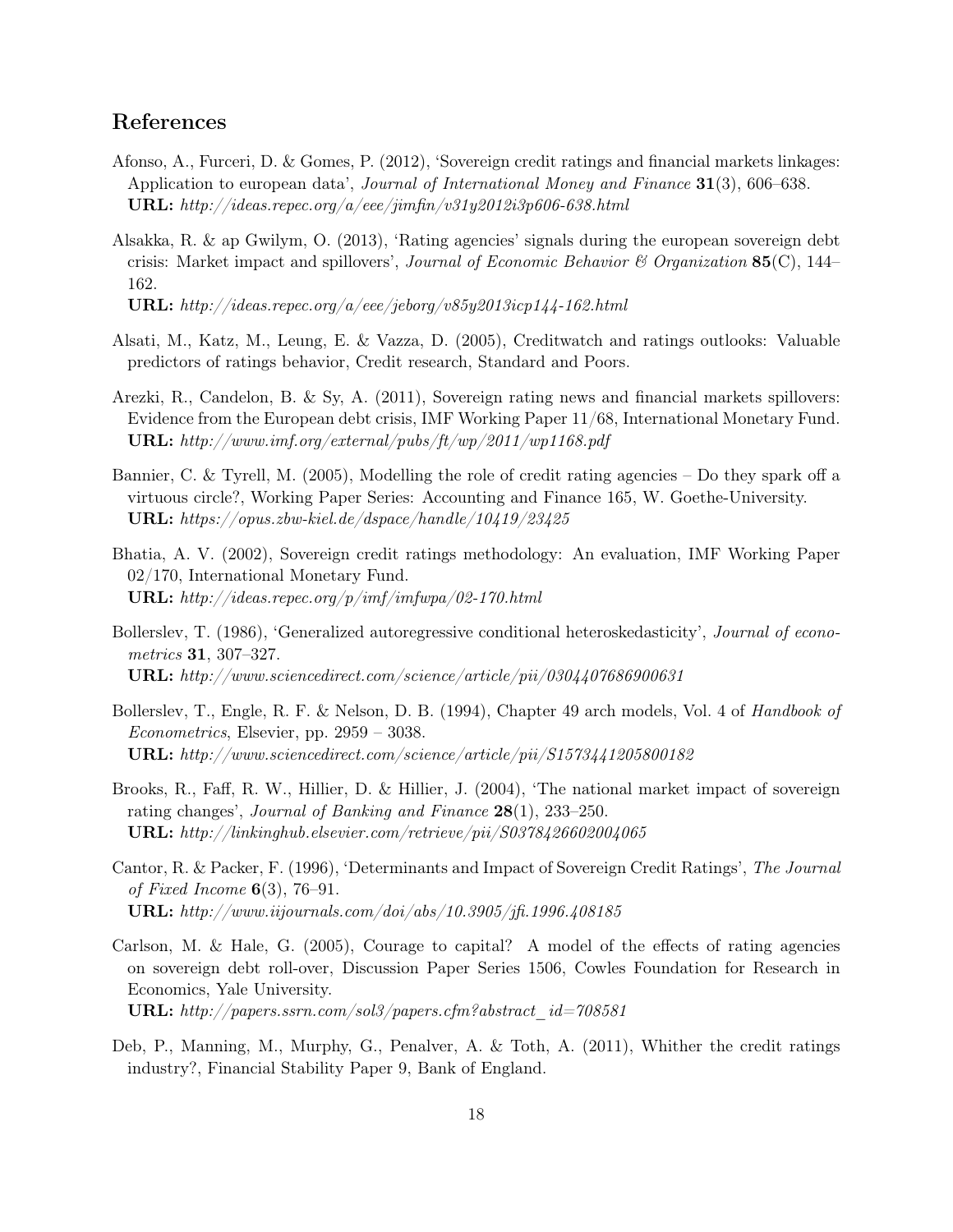- Duggar, E., Emery, K., Gates, D., Paulo, S., Lemay, Y. & Cailleteau, P. (2009), Emerging market corporate and sub-sovereign defaults and sovereign crises: Perspectives on country risk, Technical report, Moody's Investors Service Global Credit Research. URL: https://www.moodys.com/sites/products/DefaultResearch/2007400000573849.pdf
- Ehrmann, M., Osbat, C., Stráský, J. & Uusküla, L. (2013), The euro exchange rate during the european sovereign debt crisis - dancing to its own tune?, Working Paper Series 1532, European Central Bank.
- Elkhoury, M. (2009), Credit rating agencies and their potential impact on developing countries, Compendium on debt sustainability and development, United Nations Conference on Trade and Development. **URL:** http://unctad.org/en/docs/gdsddf20081\_en.pdf#page=170
- Ferri, L.-G. & Stiglitz, J. E. (1999), 'The Procyclical Role of Rating Agencies: Evidence from the East Asian Crisis', Economic Notes 28(3), 335–355. URL: http://doi.wiley.com/10.1111/1468-0300.00016
- Gande, A. & Parsley, D. C. (2005), 'News spillovers in the sovereign debt market', Journal of Financial Economics  $75(3)$ , 691–734. URL: http://linkinghub.elsevier.com/retrieve/pii/S0304405X04001576
- Hamilton, D. & Cantor, R. (2004), Rating transitions and defaults conditional on watchlist, outlook and rating history, Special commment, Moody's Investors Service Global Credit Research. URL: http://papers.ssrn.com/sol3/papers.cfm?abstract\_id=529823
- Hooper, V., Hume, T. & Kim, S.-J. (2008), 'Sovereign rating changes do they provide new information for stock markets?', *Economic Systems* **32**(2), 142–166. URL: http://linkinghub.elsevier.com/retrieve/pii/S0939362508000034
- Ismailescu, I. & Kazemi, H. (2010), 'The reaction of emerging market credit default swap spreads to sovereign credit rating changes', *Journal of Banking*  $\mathcal{C}$  *Finance* 34(12), 2861–2873. URL: http://linkinghub.elsevier.com/retrieve/pii/S0378426610001913
- Judge, G. G., Griffiths, W. E., Hill, R. C., Lütkepohl, H. & Lee, T.-C. (1985), The Theory and Practice of Econometrics, 2nd edn, Wiley.
- Kim, S.-J. & Wu, E. (2008), 'Sovereign credit ratings, capital flows and financial sector development in emerging markets', Emerging Markets Review 9(1), 17–39. URL: http://linkinghub.elsevier.com/retrieve/pii/S1566014107000404
- Kräussl, R. (2005), 'Do credit rating agencies add to the dynamics of emerging market crises?', Journal of Financial Stability 1(3), 355–385. URL: http://linkinghub.elsevier.com/retrieve/pii/S1572308905000069
- Mora, N. (2006), 'Sovereign credit ratings: Guilty beyond reasonable doubt?', Journal of Banking  $\mathscr{C}$  Finance **30**(7), 2041–2062. URL: http://linkinghub.elsevier.com/retrieve/pii/S0378426605001354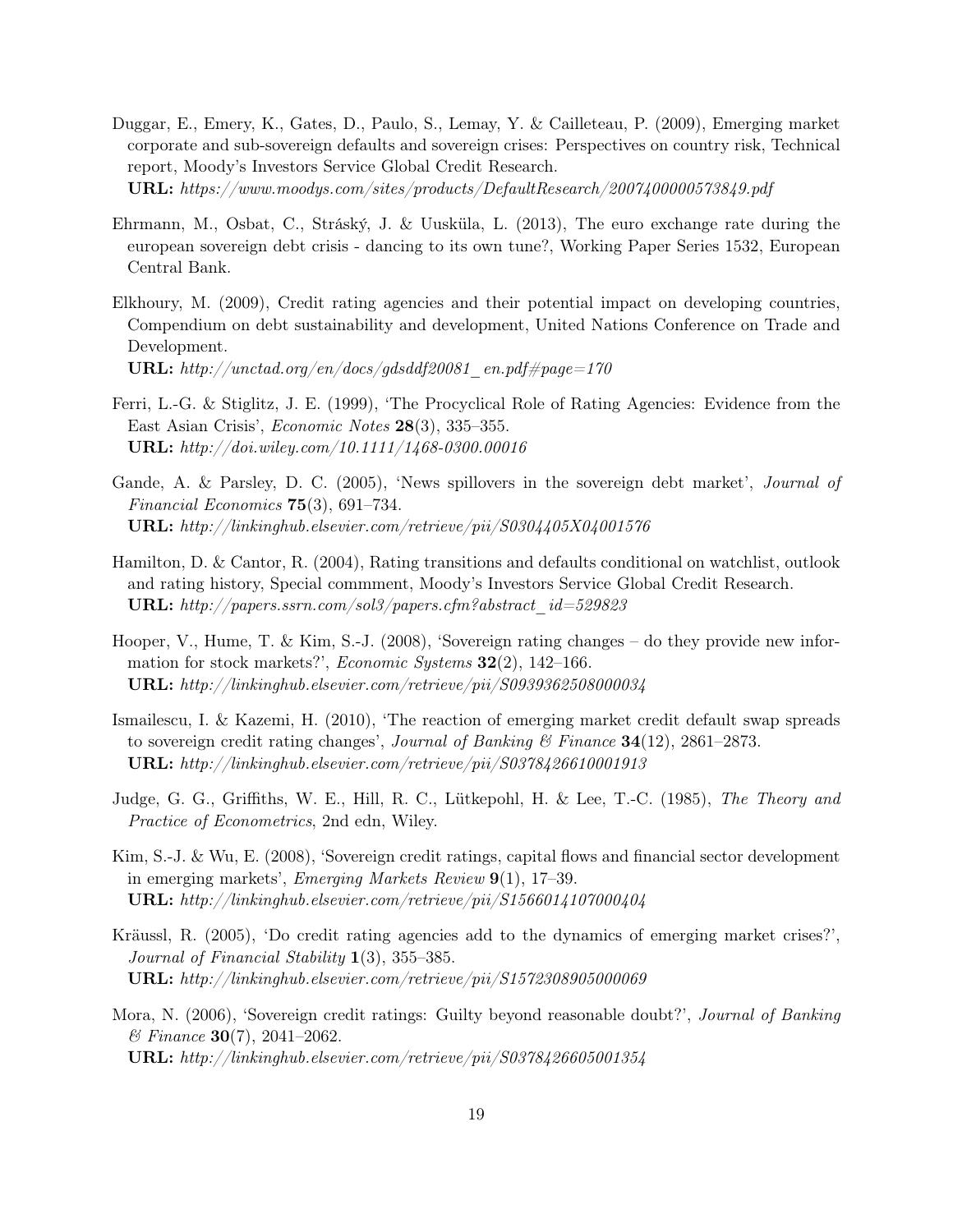- Morris, S. & Shin, H. S. (1998), 'Unique equilibrium in a model of self-fulfilling currency attacks', American Economic Review 88(3), 587–97.
- Nelson, D. B. (1991), 'Conditional Heteroskedasticity in Asset Returns: A New Approach', Econo $metrica \; 59(2), 347-370.$ URL: http://www.jstor.org/stable/2938260
- Radelet, S. & Sachs, J. D. (1998), 'The east asian financial crisis: Diagnosis, remedies, prospects', Brookings Papers on Economic Activity 29(1), 1–90.
- Reinhart, C. M. (2002), 'Default, currency crises, and sovereign credit ratings', World Bank Economic Review 16(2), 151–170. URL: http://ideas.repec.org/a/oup/wbecrv/v16y2002i2p151-170.html
- Reisen, H. & von Maltzan, J. (1999), 'Boom and Bust and Sovereign Ratings', International Finance  $2(2), 273 - 293.$ URL: http://doi.wiley.com/10.1111/1468-2362.00028
- Wu, E. & Treepongkaruna, S. (2008), Realizing the impacts of sovereign ratings on stock and currency markets, Conference paper, The European Financial Management Association. URL: http://www.efmaefm.org/0EFMAMEETINGS/EFMA ANNUAL MEETINGS/2008 athens/Treepongkaruna.pdf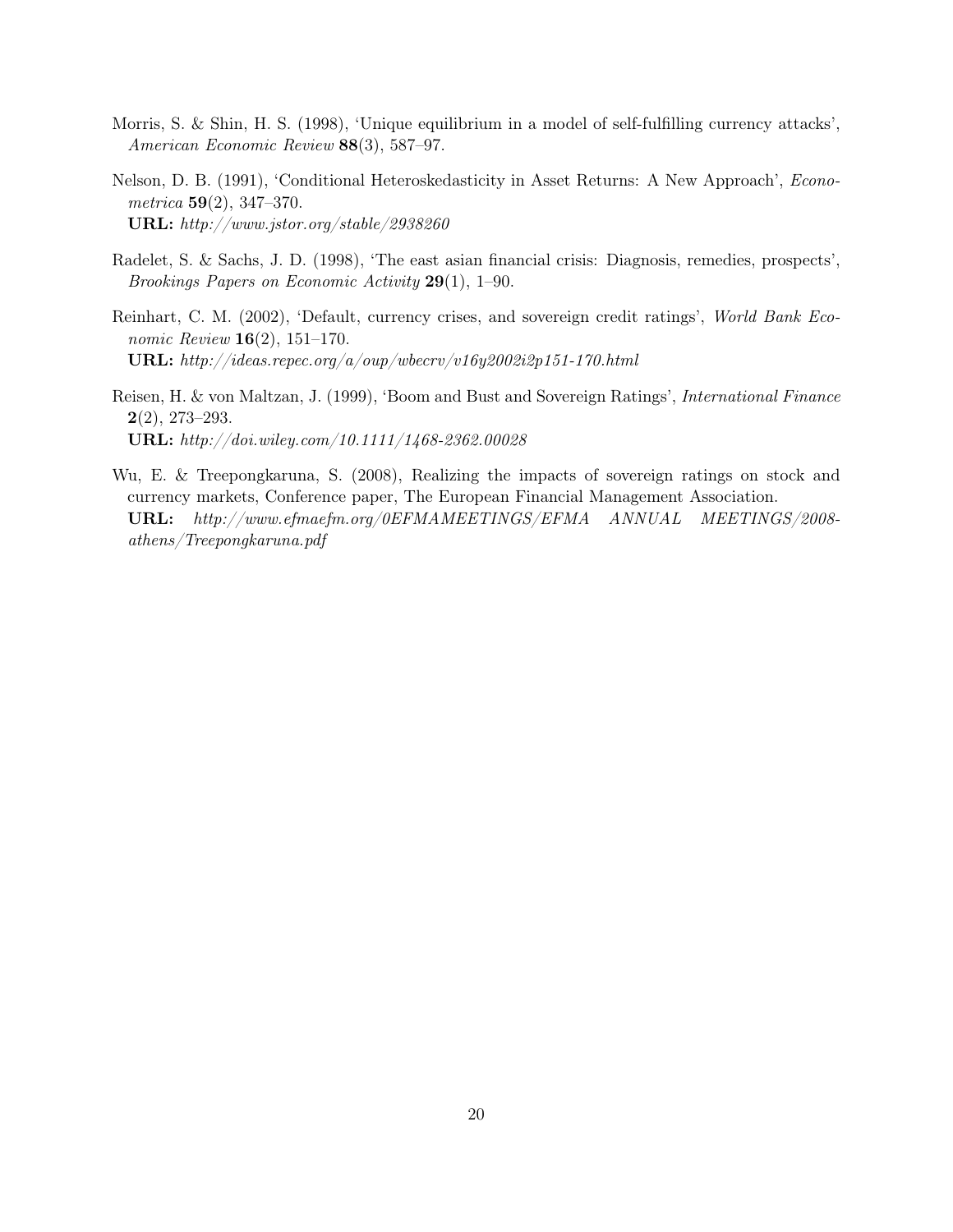| Moody's        | S&P        | Fitch        | Definition            |
|----------------|------------|--------------|-----------------------|
| Aaa            | AAA        | A A A        | Prime                 |
| Aa1            | $AA+$      | $AA+$        | High grade            |
| Aa2            | A A        | A A          |                       |
| Aa3            | $AA -$     | $AA -$       |                       |
| A <sub>1</sub> | $A+$       | $A+$         | Upper medium grade    |
| A <sub>2</sub> | A          | $\mathbf{A}$ |                       |
| A3             | $A -$      | $A -$        |                       |
| Baa1           | $BBB+$     | $BBB+$       | Lower medium grade    |
| Baa2           | <b>BBB</b> | <b>BBB</b>   |                       |
| Baa3           | BBB-       | BBB-         |                       |
| Ba1            | $BB+$      | $BB+$        | Non-investment grade  |
| Ba2            | <b>BB</b>  | <b>BB</b>    | speculative           |
| Ba3            | $BB-$      | $BB-$        |                       |
| B1             | $B+$       | $B+$         | Highly speculative    |
| B <sub>2</sub> | B          | B            |                       |
| B3             | $B -$      | $B -$        |                       |
| Caa1           | $CCC+$     | CCC          | Substantial risks     |
| Caa2           | CCC        |              |                       |
| Caa3           | $CCC-$     |              |                       |
| Ca             | CC         |              | Extremely speculative |
|                | С          |              |                       |
| $\rm C$        | <b>SD</b>  | DDD          | In default            |
|                |            | DD           |                       |
|                |            | D            |                       |

Table 1: CRA Rating Grades and Definitions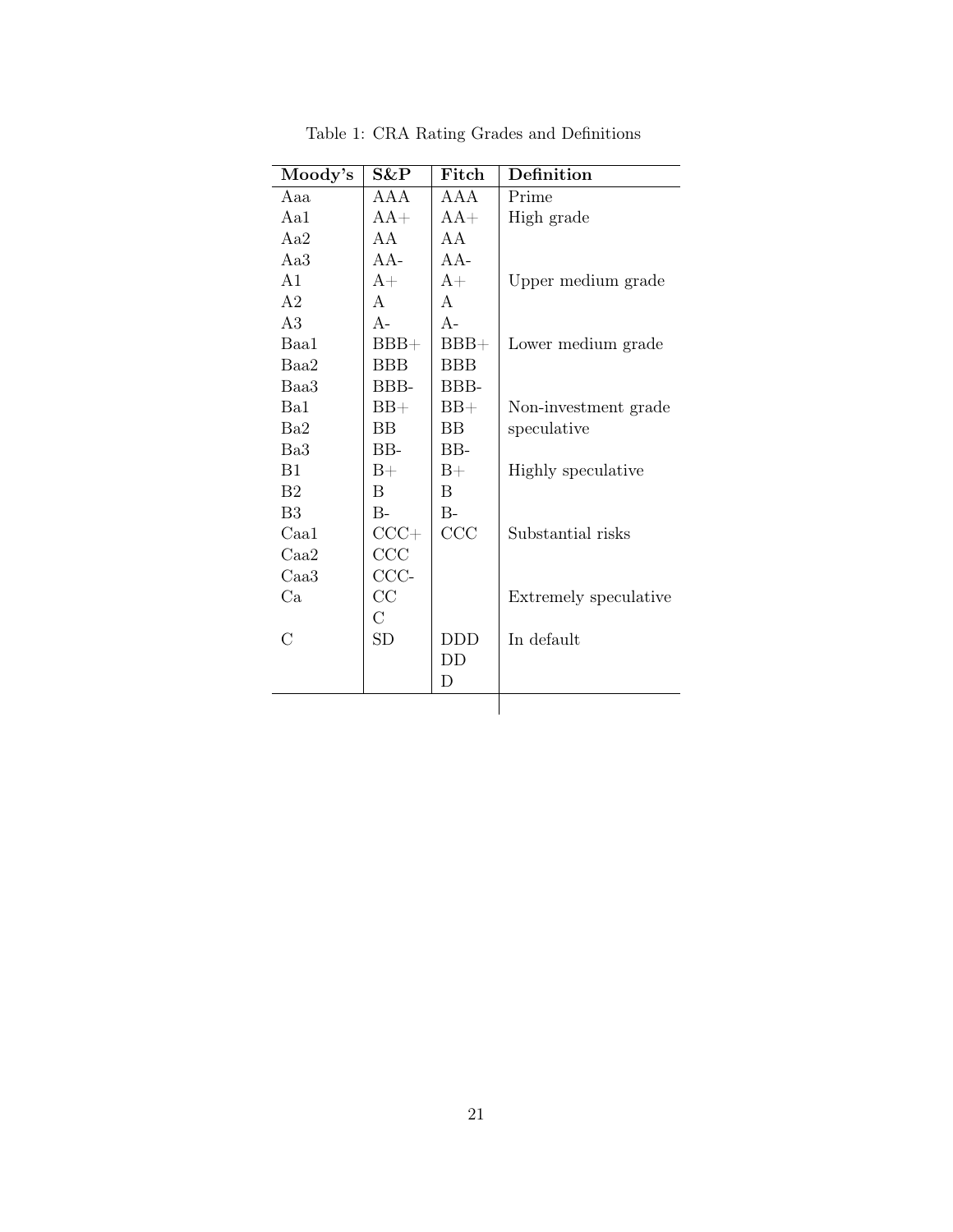

Figure 1: Debt ratios and rating movements of selected Eurozone countries





(b) GIPSI countries: Rating activities of S&P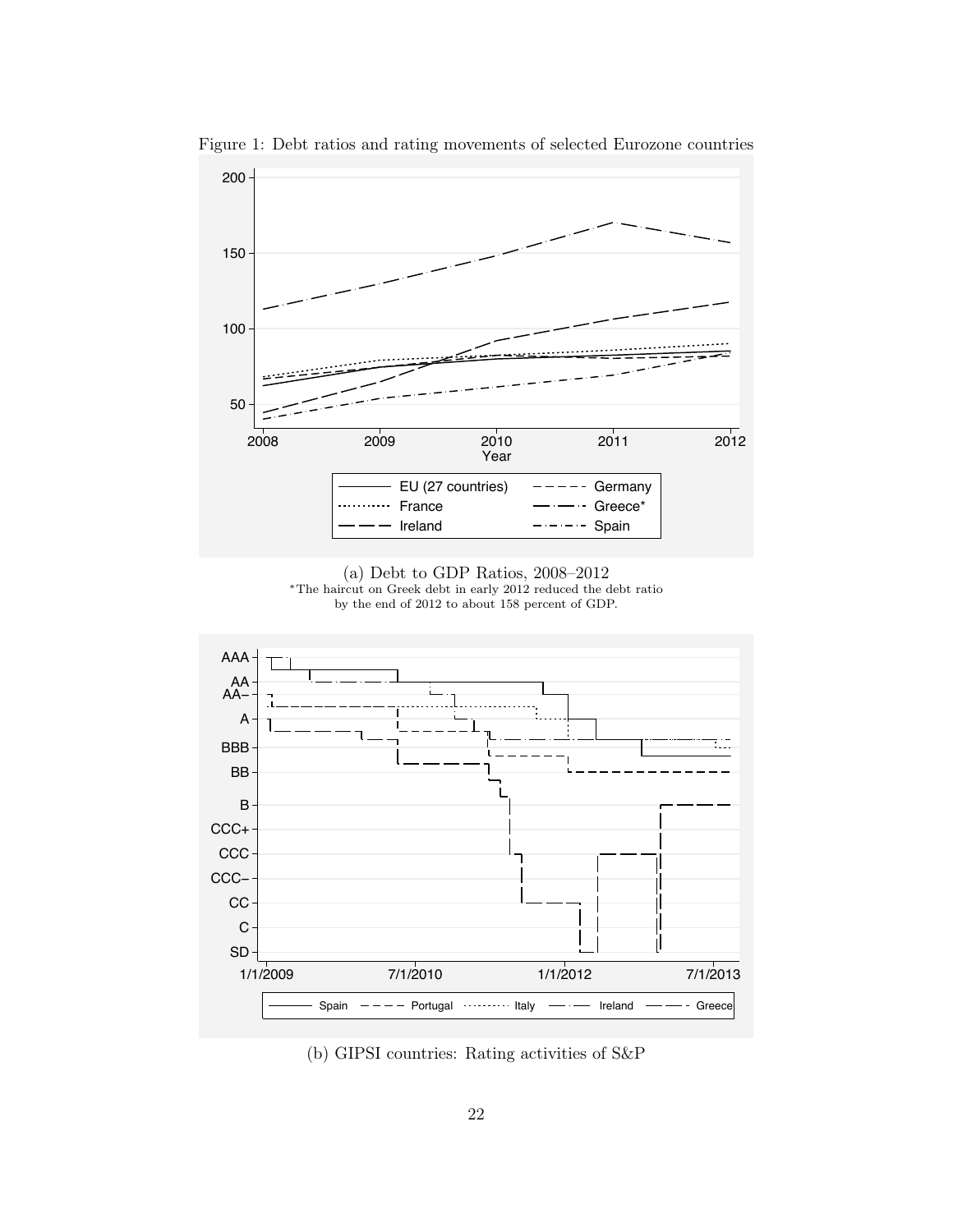

Figure 2: Credit Default Swaps and CRA Downgrade Announcements, 2009–2012

Sources : Datastream, Events: S&P, Fitch or Moody's Downgrade of Eurozone States' Sovereign Debt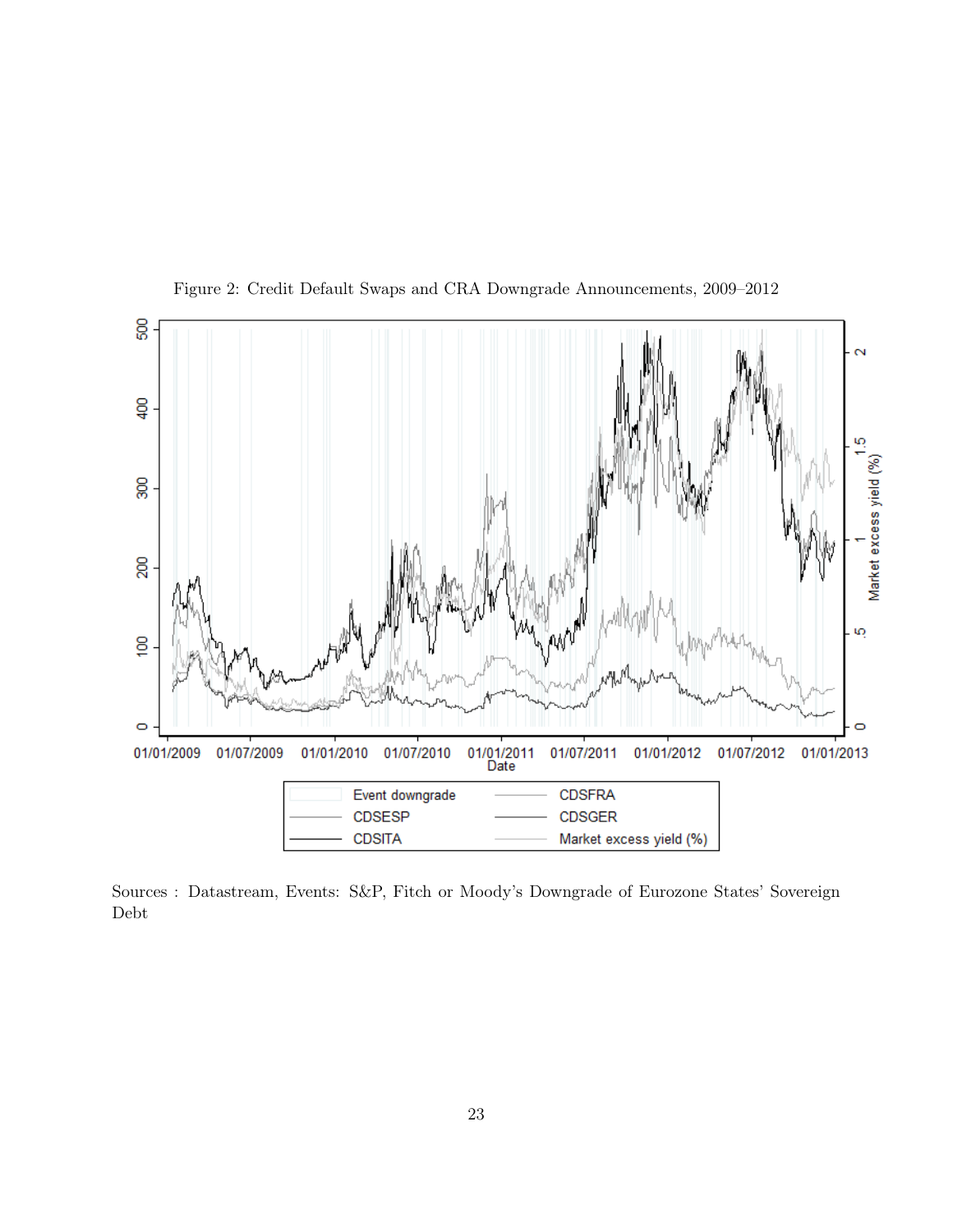

Figure 3: Downgrades of the most affected countries in the Asian crisis

Figure 4: Currency movements of Asian crisis countries, 1997–1998

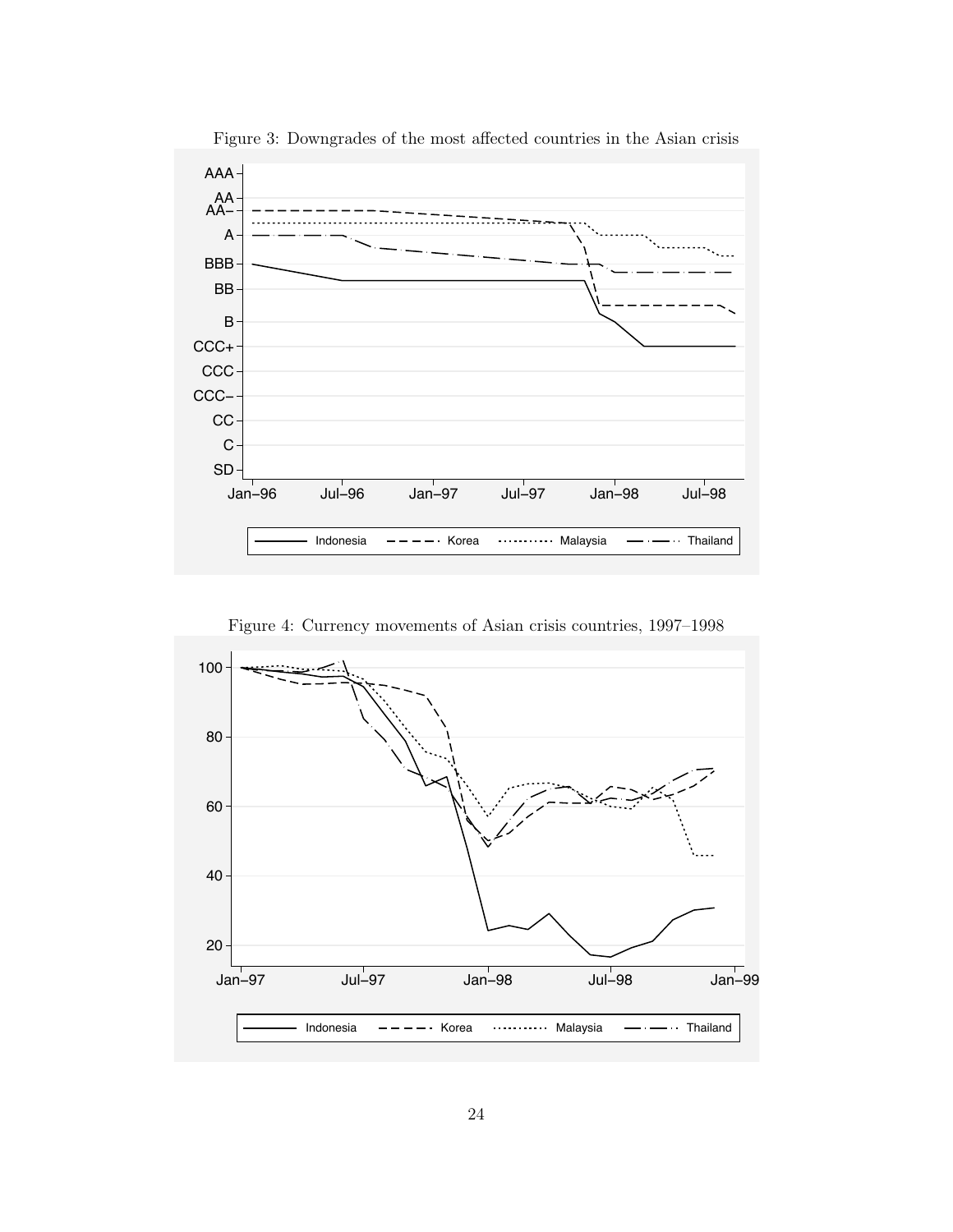

Figure 5: Exchange Rates and CRA Downgrade Announcements, 2010–2012

Sources : Datastream, Events: S&P, Fitch or Moody's Downgrade of Eurozone States' Sovereign Debt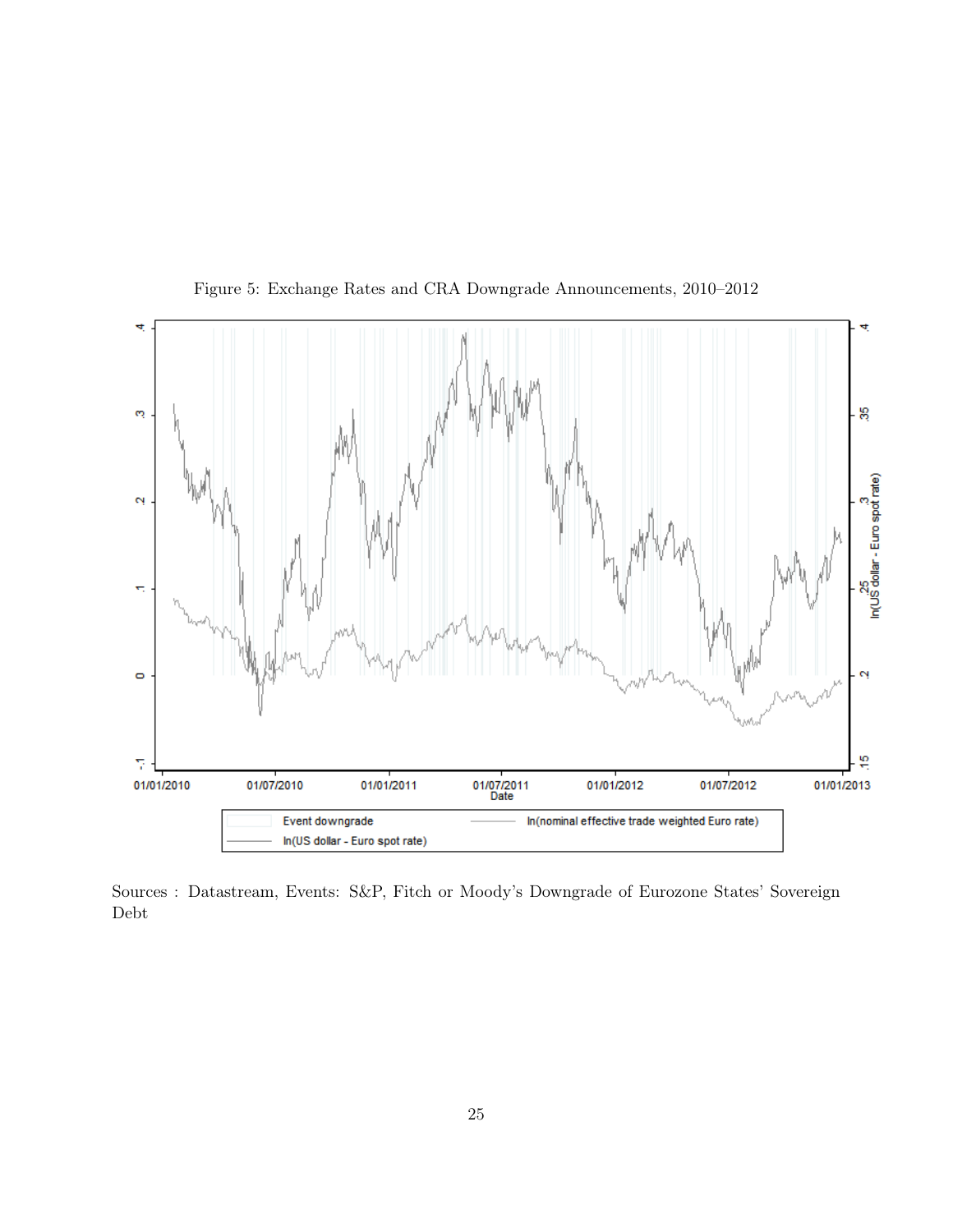



Sources : Datastream, Events: S&P, Fitch or Moody's Downgrade of Eurozone States' Sovereign Debt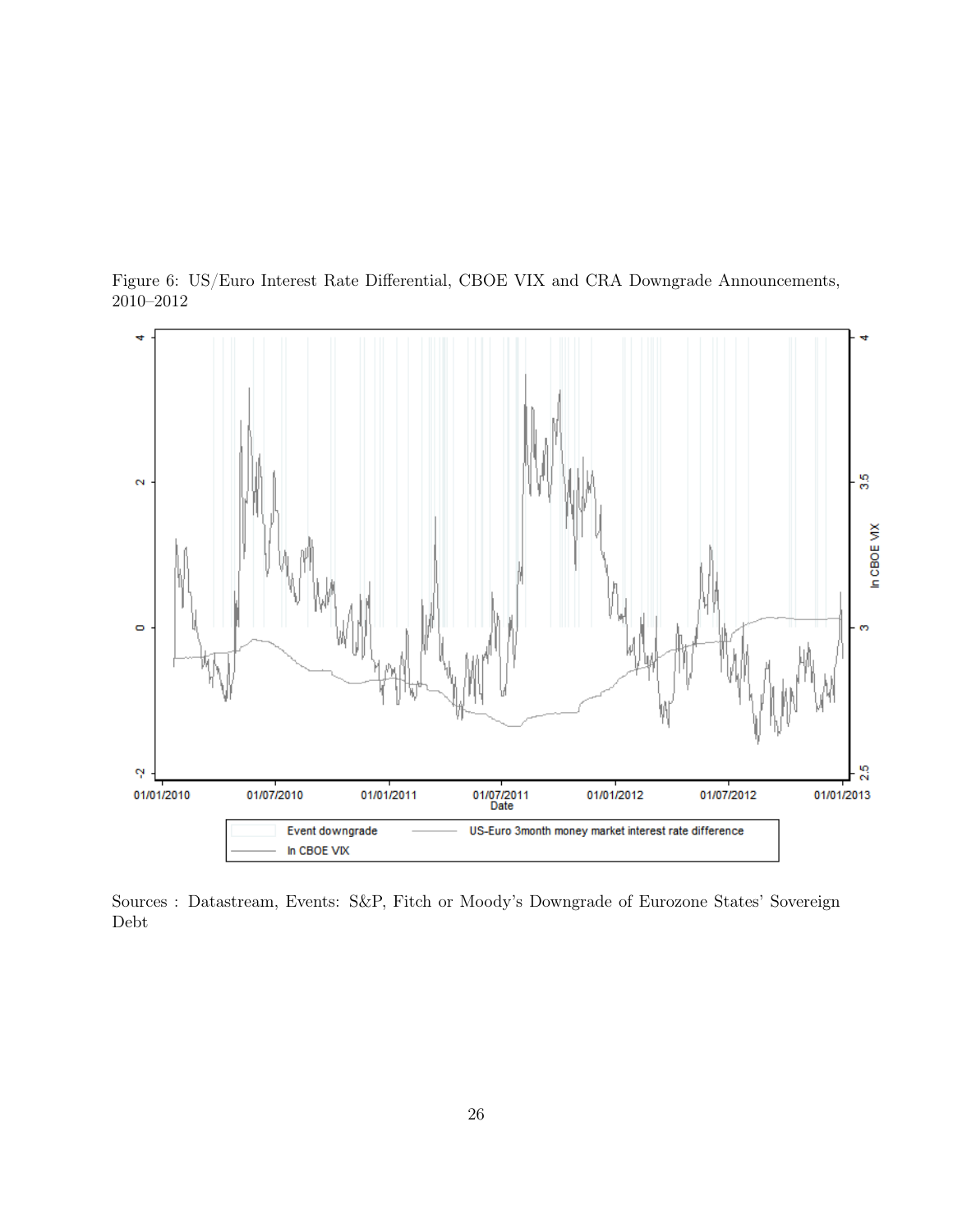

Figure 7: Five-year Sovereign Bond Excess Yields and CRA Downgrade Announcements, 2009–2012

Sources : Datastream, Events: S&P, Fitch or Moody's Downgrade of Eurozone States' Sovereign Debt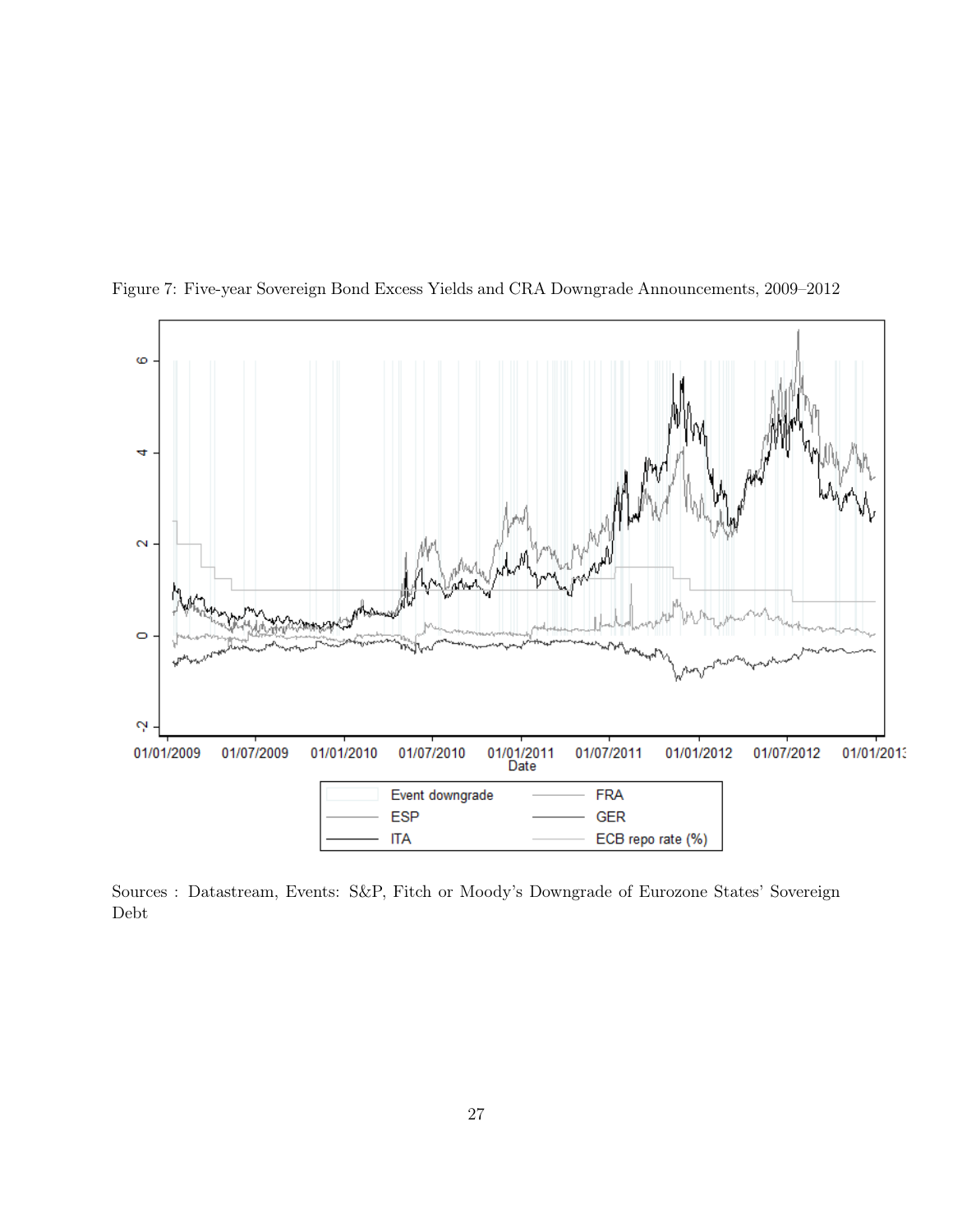| Source                    | Date             | Event                                        |
|---------------------------|------------------|----------------------------------------------|
| Standard and Poor's (S&P) | 5 December 2011  | 15 Eurozone member states put on             |
|                           |                  | credit watch, France among them              |
| S&P                       | 13 January 2012  | 16 Eurozone countries downgraded,            |
|                           |                  | France among them                            |
| $S\&P$                    | 4 December 2012  | threat to downgrade all Eurozone             |
|                           |                  | (negative watch)                             |
|                           |                  |                                              |
| Moody's                   | 18 October 2011  | threat to downgrade France                   |
| Moody's                   | 13 February 2012 | Downgrading of six Eurozone countries        |
|                           |                  | (Italy, Malta, Portugal, Slovakia,           |
|                           |                  | Slovenia and Spain)                          |
| Moody's                   | 24 July 2012     | Threat to downgrade 3 AAA-rated economies    |
|                           |                  | the next 18 months (Germany, the Netherlands |
|                           |                  | and Luxembourg) due                          |
|                           |                  | to developments in Spain and Greece          |
| Moody's                   | 19 Nov 2012      | Downgrading of France                        |
|                           |                  |                                              |
| Fitch's Ratings           | 19 December 2011 | Threat to downgrade France and               |
|                           |                  | other Eurozone                               |
|                           |                  | countries (Belgium, Cyprus, Ireland,         |
|                           |                  | Slovenia and Spain)                          |
| Fitch's Ratings           | 27 January 2012  | Downgrading of five Eurozone countries       |
|                           |                  | (Italy, Belgium, Slovenia and Cyprus)        |
|                           |                  | while Ireland gets a negative outlook.       |
| Fitch's Ratings           | 11 May 2012      | Fitch puts all Eurozone states               |
|                           |                  | negative watch if Greece exits.              |

Table 2: Significant Sovereign Debt Rating Events, 2011–2012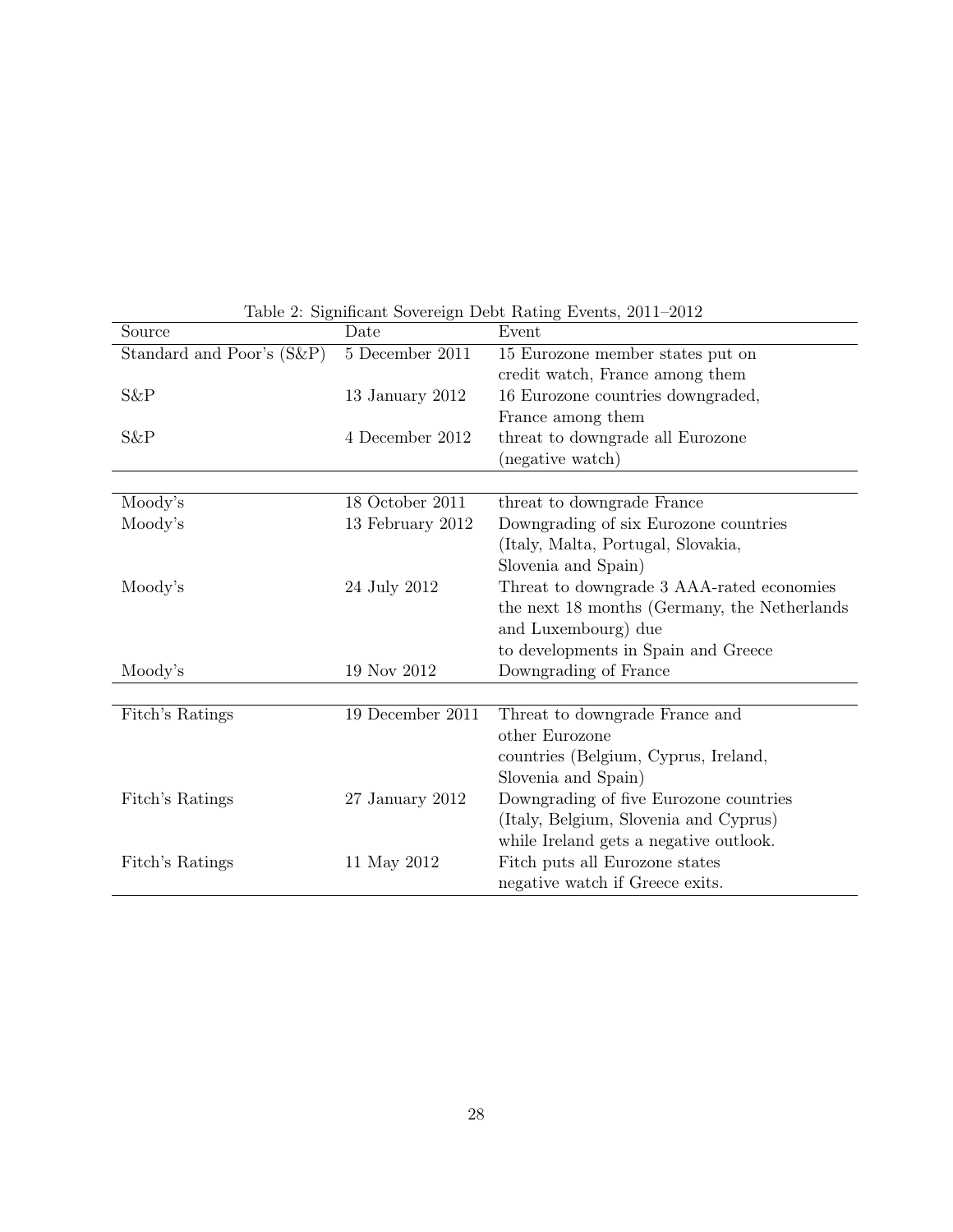|             | Debt ratio |             |       |        | US Dollar to Domestic currency: Loss |
|-------------|------------|-------------|-------|--------|--------------------------------------|
| Country     | 1996       | 1997        | 1998  | 1999   | Jan 1997-Dec 1998                    |
| Indonesia   |            | 24.61 33.97 | 60.14 | -66.96 | $-69.2$                              |
| South Korea | 8.19       | 10.74       | 15.82 | 15.04  | $-29.8$                              |
| Malaysia    | 33.99      | - 30.69     | 35.01 | -35.85 | $-54.1$                              |
| Thailand    | 3.81       | 6.93        | 15.03 | 21.33  | $-29.0$                              |

Table 3: Gross debt to GDP of Asian countries and currency depreciation (%), 1996–1999

Notes: Source debt ratio data: Thomson Reuters Datastream (Oxford Economics). Source exchange rate data: World Bank Global Economic Monitor Exchange rate: Loss in USD/LCU. For example, the same amount of Indonesian rupiah that bought USD 1 in Jan 1997 was worth only about USD 0.31 two years later.

Table 4: Variable Descriptions

| Variable                  | Description                                                         | Source              |
|---------------------------|---------------------------------------------------------------------|---------------------|
| <b>FRA</b>                | France 5 year government bond yield                                 | Datastream          |
| <b>ESP</b>                | Spain 5 year government bond yield                                  | Datastream          |
| <b>GER</b>                | Germany 5 year government bond yield                                | Datastream          |
| <b>ITA</b>                | Italy 5 year government bond yield                                  | Banca d'Italia      |
| <b>NEER</b>               | nominal effective Euro rate for Euro area-17 countries              | <b>ECB</b>          |
|                           | vis-à-vis the EER-20 group of trading partners, trade weighted      |                     |
| $\text{spot}_{USD/EUR}$   | USD-Euro spot rate                                                  | <b>ECB</b>          |
| event                     | event downgrade announcement (S&P, Fitch or Moody's)                | Authors' collection |
| $\mathit{vix}$            | near-term volatility conveyed by S&P 500                            | Datastream          |
|                           | stock index option prices (CBOE).                                   |                     |
| $\Delta(i_{USD}-i_{EUR})$ | difference of 3-month money market rates                            | Datastream          |
|                           | between US and Euro                                                 |                     |
| cds                       | credit default swaps on government bonds: ITA, GER, FRA and ESP     | Datastream          |
| $r_f$                     | government 5-year bond par yield of triple AAA rated Eurozone bonds | <b>ECB</b>          |
| market yield              | government 5-year bond par yield of all Eurozone bonds              | <b>ECB</b>          |

| Variable                            | Mean        | Std. Dev. Skew. |          | Min.         | Max.     |
|-------------------------------------|-------------|-----------------|----------|--------------|----------|
| event                               | 0.427       | 0.495           | 0.296    | $\mathbf{0}$ |          |
| $\Delta \ln(NEER)$                  | $-5.40E-05$ | 3.30E-03        | $-0.445$ | $-0.014$     | 8.60E-03 |
| $\Delta \ln(\text{spot}_{USD/EUR})$ | $-4.20E-05$ | $6.20E-03$      | $-0.406$ | $-0.027$     | 0.016    |
| $\Delta(i_{USD}-i_{EUR})$           | 1.70E-03    | 8.90E-03        | 3.57     | $-0.064$     | 0.094    |
| $\Delta$ ln(vix)                    | $3.30E-06$  | 0.073           | 0.786    | $-0.314$     | 0.405    |

Notes: daily frequency, sample period from 1.1.2011 to 31.12.2012 (499 obs),

 $\Delta \rm denotes$  first difference,  $x(t)-x(t-1)$  , event: downgrade, window=[-1,+3]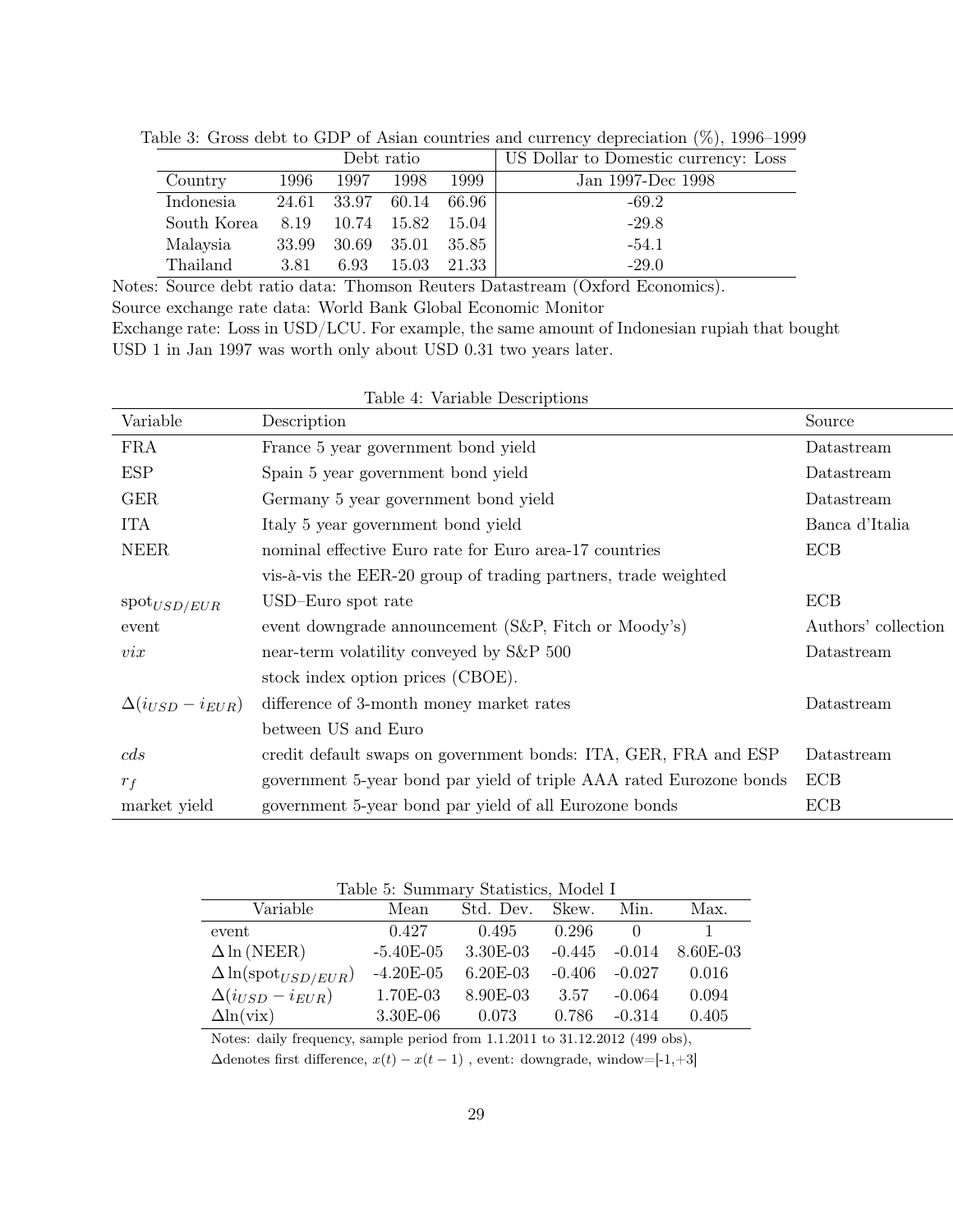Table 6: Summary Statistics, Model II

|                                  |             | Lable 0. Dummary Diamonts, infuser 11 |          |          |              |
|----------------------------------|-------------|---------------------------------------|----------|----------|--------------|
| Variable                         | Mean        | Std. Dev.                             | Skew.    | Min.     | Max.         |
| event                            | 0.204       | 0.404                                 | 1.47     | 0        | $\mathbf{1}$ |
| $\Delta$ (ESP- $r_f$ )           | 2.60E-03    | 0.169                                 | $-0.459$ | $-0.899$ | 0.717        |
| $\Delta(\text{ITA }-r_f)$        | 2.80E-03    | 0.163                                 | $-0.343$ | $-0.933$ | 0.633        |
| $\Delta(\text{FRA} - r_f)$       | 2.40E-04    | 0.079                                 | 0.042    | $-0.925$ | 0.914        |
| $\Delta$ (GER - $r_f$ )          | $-4.30E-04$ | 0.034                                 | 0.183    | $-0.155$ | 0.171        |
| $\Delta$ (market yield - $r_f$ ) | 1.10E-03    | 0.052                                 | $-0.212$ | $-0.225$ | 0.167        |
| $\triangle$ CDS ESP              | 0.046       | 13.6                                  | $-0.051$ | -60      | 61.3         |
| $\triangle$ CDS ITA              | 0.172       | 14.8                                  | 0.365    | $-51.3$  | 89.4         |
| $\triangle$ CDS FRA              | $-0.061$    | 5.92                                  | $-0.125$ | $-29.5$  | 25.5         |
| $\triangle$ CDS GER              | $-0.054$    | 2.58                                  | 0.6      | $-13.2$  | 19           |
|                                  |             |                                       |          |          |              |

Notes: daily frequency, sample period from 1.1.2011 to 31.12.2012 (499 obs),  $\Delta \rm denotes$  first difference,  $x(t)-x(t-1)$  , event: downgrade, window=[0,+1]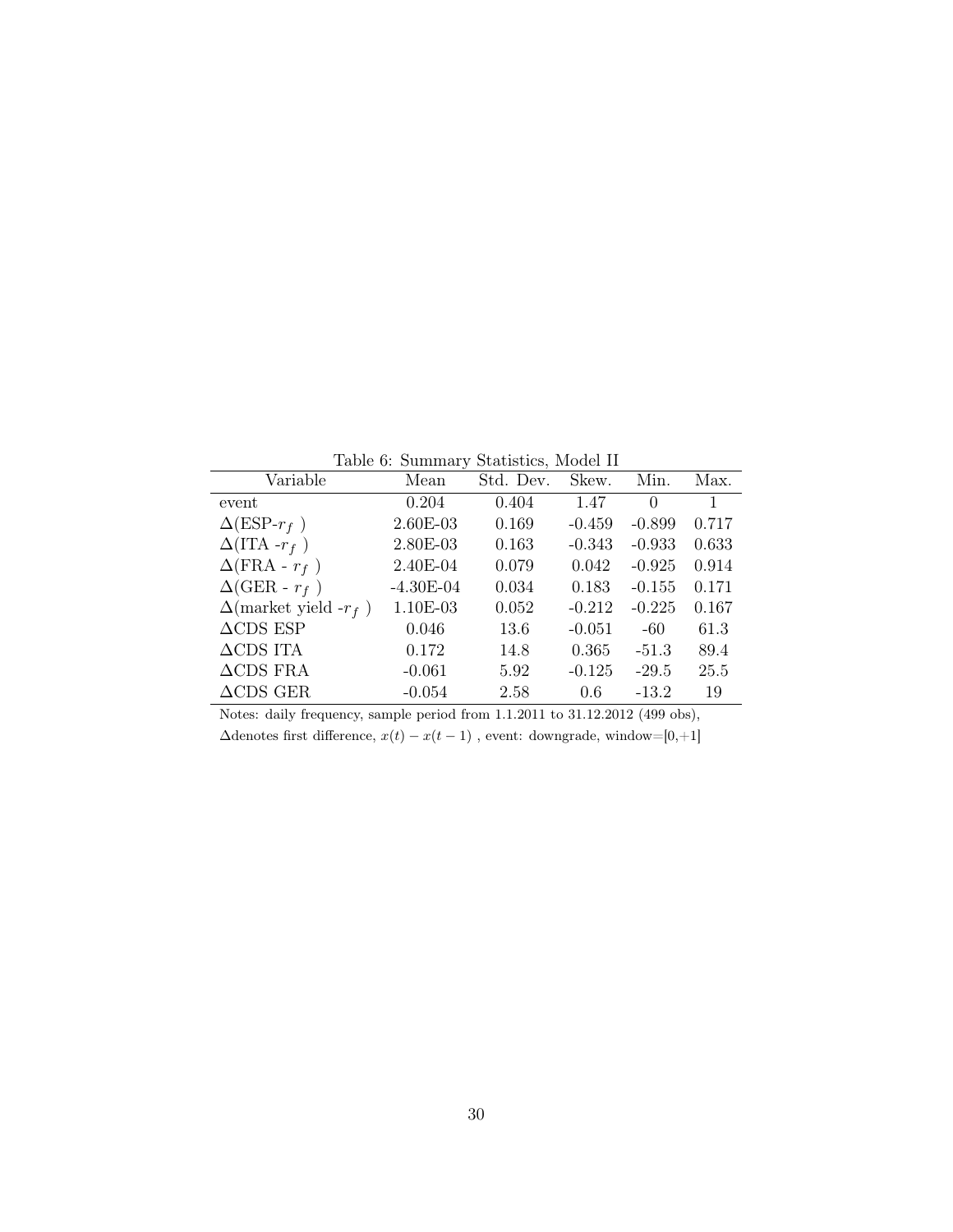| Lable 1. Model I Results for Earl Exemange Rates<br>$\Delta \ln(NEER)$ |               |                                                                                    |  |  |  |  |
|------------------------------------------------------------------------|---------------|------------------------------------------------------------------------------------|--|--|--|--|
|                                                                        |               | $\overline{\Delta}\ln{(\mathrm{spot}_{\$,/\tilde{A}\acute{r}\hat{A}\&\AA\Sigma})}$ |  |  |  |  |
| Mean equation                                                          |               |                                                                                    |  |  |  |  |
| event                                                                  | $-0.0006**$   | $-0.0009*$                                                                         |  |  |  |  |
|                                                                        | (0.0003)      | (0.0005)                                                                           |  |  |  |  |
| $\Delta \ln(vix)$                                                      | $-0.0093***$  | $-0.0230***$                                                                       |  |  |  |  |
|                                                                        | (0.0020)      | (0.0036)                                                                           |  |  |  |  |
| $\Delta(i_{USD}-i_{EUR})$                                              | $-0.0582***$  | $-0.1098***$                                                                       |  |  |  |  |
|                                                                        | (0.0129)      | (0.0300)                                                                           |  |  |  |  |
| constant                                                               | $0.0004**$    | $0.0006**$                                                                         |  |  |  |  |
|                                                                        | (0.0002)      | (0.0003)                                                                           |  |  |  |  |
| AR(1)                                                                  | $-0.0659$     | $-0.1064**$                                                                        |  |  |  |  |
|                                                                        | (0.0467)      | (0.0463)                                                                           |  |  |  |  |
| Variance equation                                                      |               |                                                                                    |  |  |  |  |
| event                                                                  | $0.4095***$   | $0.4676***$                                                                        |  |  |  |  |
|                                                                        | (0.1386)      | (0.1347)                                                                           |  |  |  |  |
| ln(vix)                                                                | $0.4662**$    | $0.7246***$                                                                        |  |  |  |  |
|                                                                        | (0.2267)      | (0.2218)                                                                           |  |  |  |  |
| constant                                                               | $-12.8874***$ | $-12.5058***$                                                                      |  |  |  |  |
|                                                                        | (0.7879)      | (0.7250)                                                                           |  |  |  |  |
| $\text{ARCH}(1)$                                                       | 0.0085        | 0.0064                                                                             |  |  |  |  |
|                                                                        | (0.0364)      | (0.0389)                                                                           |  |  |  |  |
| GARCH(1)                                                               | $-0.2799$     | $-0.2495$                                                                          |  |  |  |  |
|                                                                        | (0.3810)      | (0.3225)                                                                           |  |  |  |  |
| Chi2(df)                                                               | 45.6(4)       | 59.8(4)                                                                            |  |  |  |  |
| p-value                                                                | 0.00000       | 0.00000                                                                            |  |  |  |  |
| Log-Likelihood                                                         | 2174.6        | 1873.9                                                                             |  |  |  |  |
| Obs                                                                    | 499           | 499                                                                                |  |  |  |  |
|                                                                        |               | ا مال مال مال<br>ملہ ملہ<br>$\sim$ $\sim$ $\sim$                                   |  |  |  |  |

|            |                    | Table 7: Model I Results for Euro Exchange Rates                             |  |
|------------|--------------------|------------------------------------------------------------------------------|--|
|            | $\Delta \ln(NEER)$ | $\Delta \ln \left( \mathrm{spot}_{\$,/\tilde{A}f\hat{A}f\hat{A}\xi} \right)$ |  |
| n equation |                    |                                                                              |  |
|            | $0.0008*$          | 0.0004                                                                       |  |

Notes: Standard errors in parentheses, \*\*\* p<0.01, \*\* p<0.05, \* p<0.1 event: downgrade, window=  $\left[-1,+3\right]$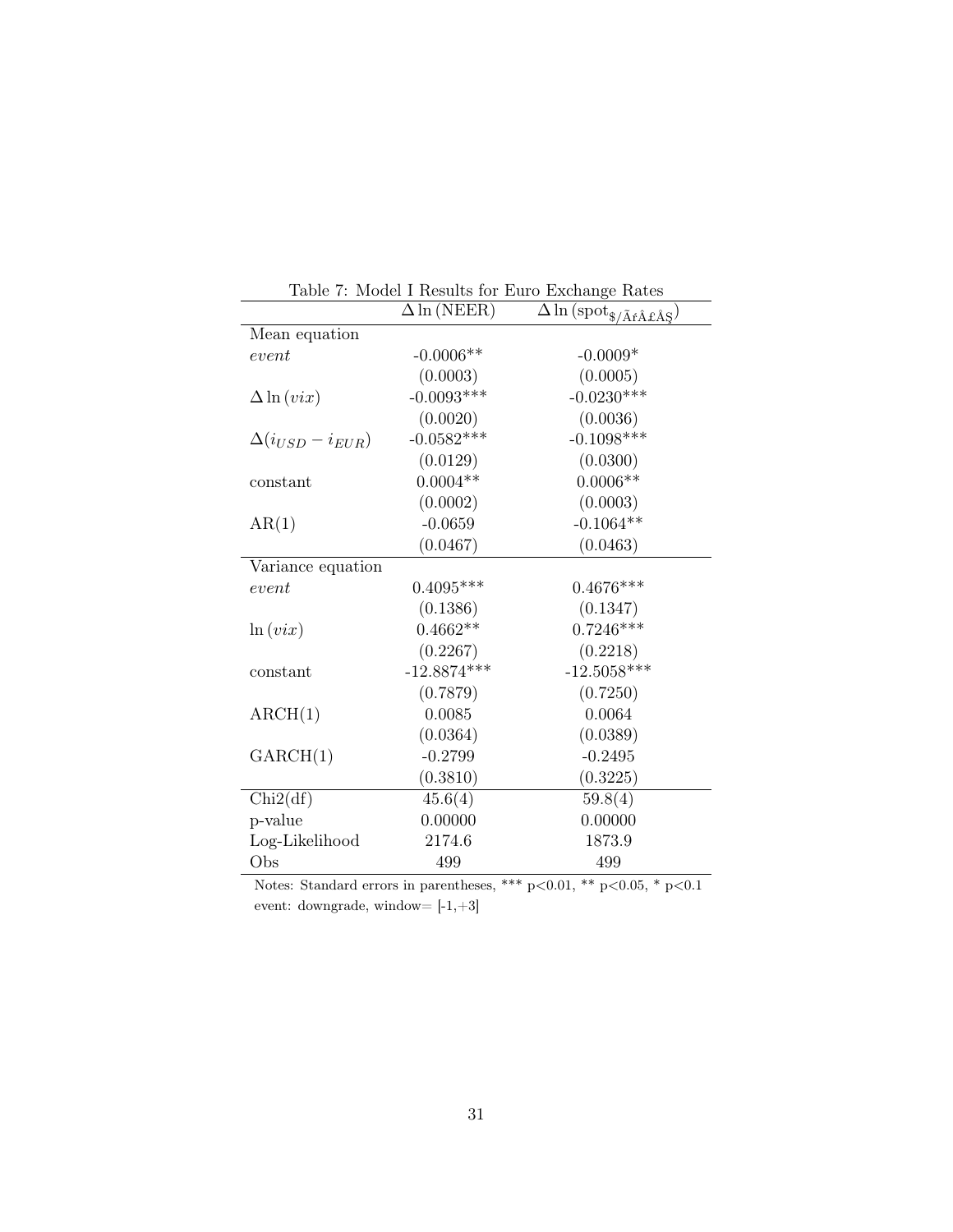|                   | $\triangle$ ESP | $\Delta$ ITA | $\Delta \text{FRA}$ | $\Delta {\rm GER}$ |
|-------------------|-----------------|--------------|---------------------|--------------------|
| Mean equation     |                 |              |                     |                    |
| event             | $0.0157*$       | $0.0109*$    | $0.0083**$          | $-0.0069**$        |
|                   | (0.0086)        | (0.0063)     | (0.0038)            | (0.0032)           |
| mkt excess yield  | $1.1616***$     | $1.0983***$  | $0.1291***$         | $-0.0869***$       |
|                   | (0.0956)        | (0.0691)     | (0.0283)            | (0.0213)           |
| $\triangle cds$   | $0.0046***$     | $0.0048***$  | 0.0004              | $-0.0022***$       |
|                   | (0.0004)        | (0.0003)     | (0.0003)            | (0.0006)           |
| $\Delta \ln(vix)$ | $-0.0404$       | 0.0159       | $-0.0089$           | $-0.0657***$       |
|                   | (0.0540)        | (0.0451)     | (0.0259)            | (0.0171)           |
| $\rm constant$    | $-0.0032$       | $-0.0024$    | 0.0001              | 0.0000             |
|                   | (0.0042)        | (0.0030)     | (0.0012)            | (0.0009)           |
| AR(1)             | $-0.2140***$    | $-0.1192**$  | $-0.3734***$        | $-0.2553***$       |
|                   | (0.0431)        | (0.0484)     | (0.0397)            | (0.0495)           |
| Variance equation |                 |              |                     |                    |
| $\emph{event}$    | $-0.7299$       | $-0.3560$    | $1.2367***$         | $-0.5564$          |
|                   | (0.6958)        | (1.0136)     | (0.1539)            | (0.8345)           |
| cds               | $0.0092***$     | $0.0074***$  | 0.0041              | $0.0471***$        |
|                   | (0.0013)        | (0.0017)     | (0.0036)            | (0.0132)           |
| ln(vix)           | $-0.0881$       | 0.0979       | $2.6515***$         | 0.2966             |
|                   | (0.3181)        | (0.7902)     | (0.4194)            | (0.6932)           |
| constant          | $-8.1944***$    | $-9.4604***$ | $-15.2387***$       | $-10.9075***$      |
|                   | (1.1776)        | (2.1879)     | (0.9890)            | (1.7494)           |
| ARCH(1)           | 0.0304          | $0.1707***$  | $0.9788***$         | $0.1557**$         |
|                   | (0.0424)        | (0.0655)     | (0.1420)            | (0.0673)           |
| GARCH(1)          | $0.7447***$     | $0.7263***$  | $-0.0458**$         | $0.5030***$        |
|                   | (0.1441)        | (0.0875)     | (0.0203)            | (0.1924)           |
| GED shape         | $1.5576***$     | $1.5624***$  |                     | $1.6935*$          |
|                   | (0.1413)        | (0.1287)     |                     | (0.1722)           |
| constant          | $0.4351***$     | $0.4462***$  |                     | $0.5268***$        |
|                   | (0.0880)        | (0.0821)     |                     | (0.1017)           |
| Chi2(df)          | 718.2(5)        | 1422.4(5)    | 129.4(5)            | 110.0(5)           |
| p-value           | 0.00000         | 0.00000      | 0.00000             | 0.00000            |
| Log-Likelihood    | 395.9           | 533.5        | 819.4               | 1086.5             |
| Obs               | 499             | 499          | 499                 | 499                |

Table 8: Model II Results for Sovereign Bond Yields

Notes: Standard errors in parentheses, \*\*\*  $p<0.01$ , \*\*  $p<0.05$ , \*  $p<0.1$ 

event window=  $[0,+1]$ , GER bonds: only significant events (see Table 1)  $[0,+2]$ Test GED shape parameter, H0: GED shape=2 (normal distr)